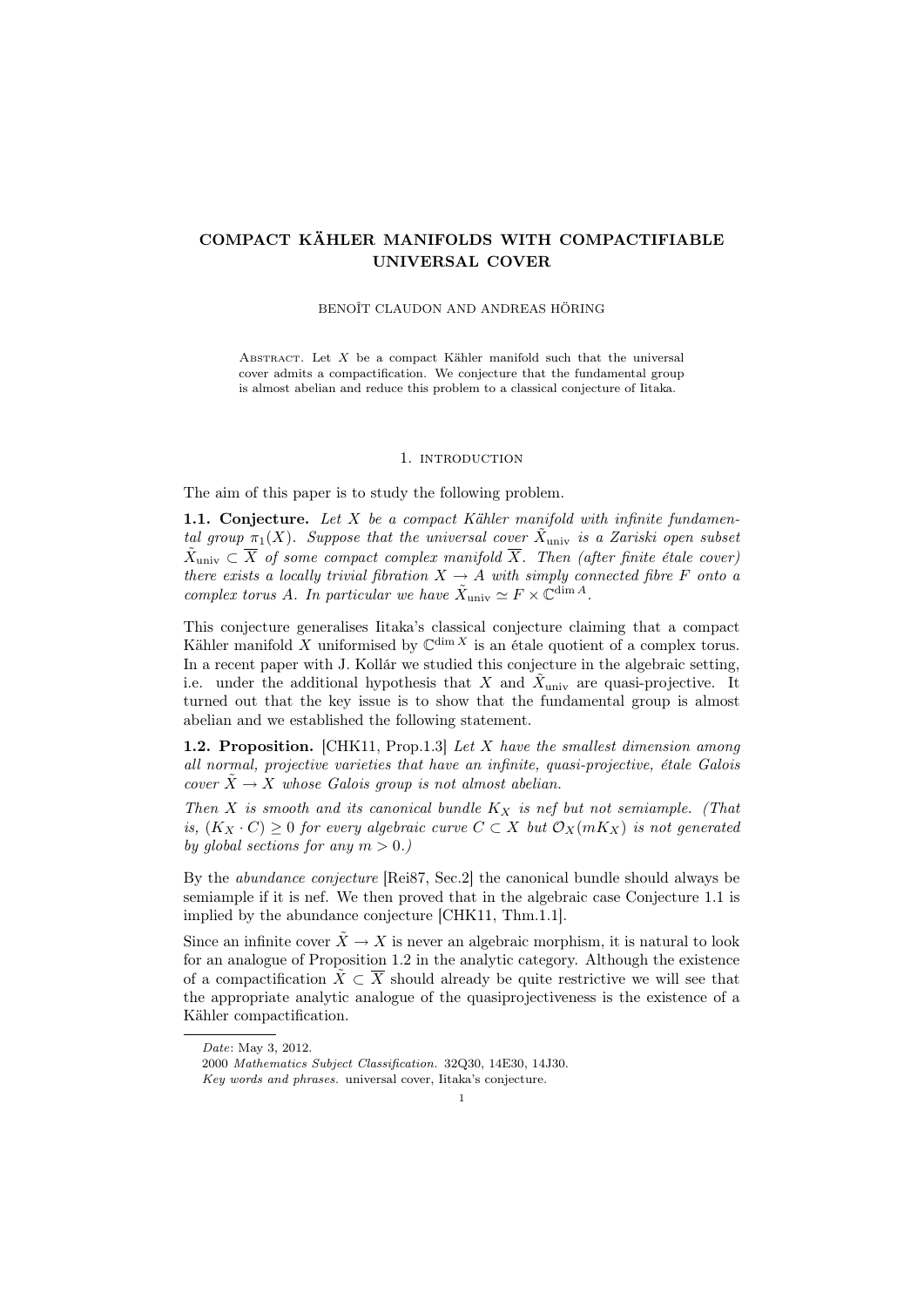1.3. Theorem. Let X have the smallest dimension among all normal, compact Kähler spaces that have an infinite, étale Galois cover  $\ddot{X} \rightarrow X$  whose Galois group  $\Gamma$  is not almost abelian and such that there exists a Kähler compactification  $\tilde{X} \subset \overline{X}$ . Then X is smooth, does not admit any Mori contraction, and  $\tilde{X}$  is not covered by positive-dimensional compact subspaces.

In particular the fundamental group  $\pi_1(X)$  is generically large, i.e.  $\tilde{X}_{\text{univ}}$  is not covered by positive-dimensional compact subspaces.

Even in the algebraic case, this statement gives some new information: if  $X$  is projective, the absence of Mori contractions implies that  $K_X$  is nef. Thus the "minimal dimensional counterexample" in Proposition 1.2 has generically large fundamental group. Note also that for a manifold with generically large  $\pi_1$  the Conjecture 1.1 simply claims that  $X$  is an étale quotient of a torus. Thus we are reduced to Iitaka's conjecture which has been studied by several authors [Nak99b, Nak99a, CP08, HPR11]<sup>1</sup>.

An important difference between the proof of Theorem 1.3 and the arguments in [CHK11] is that the natural maps attached to compact Kähler manifolds (algebraic reduction, reduction maps for covering families of algebraic cycles) are in general not morphisms, as opposed to the classification theory of projective manifolds where we have Mori contractions and, assuming abundance, the Iitaka fibration at our disposal. Our key observation will be that if  $G$  is a general fibre of the  $\Gamma$ -reduction  $\gamma$  (cf. Definition 2.2), the aforementioned meromorphic maps are holomorphic. Using this we obtain a strong dichotomy: up to replacing  $\gamma$  by some factorisation the general fibre  $G$  is either projective or does not contain any positive-dimensional compact subspaces (cf. Theorem 2.13). In a similar spirit F. Campana shows in the Appendix (Theorem A.8) from a more general viewpoint that Iitaka's conjecture has only to be treated for projective manifolds and simple compact Kähler manifolds, i.e. those which are not covered by positive-dimensional compact submanifolds.

If we try to avoid the Kähler assumption on  $\overline{X}$  we still obtain some information of birational nature:

**1.4. Proposition.** Let  $X$  have the smallest dimension among all normal, compact Kähler spaces that have an infinite, étale Galois cover  $\tilde{X} \to X$  whose Galois group Γ is not almost abelian and such that there exists a compactification  $\tilde{X} \subset \overline{X}$ . Then X is smooth and special in the sense of Campana [Cam04].

This proposition follows rather quickly from an orbifold version of the Kobayashi-Ochiai theorem (Theorem 3.1). By results of F. Campana and the first named author [Cam04, Thm.3.33], [CC11, Thm.1.1] the fundamental group of a special manifold of dimension at most three is almost abelian, so our counterexample (if it exists) would have dim  $X \geq 4$ .

Let us finally note that once we have understood the fundamental group, the geometric statement in Conjecture 1.1 is not far away.

<sup>&</sup>lt;sup>1</sup>Apart from [CP08] these papers do not really use that  $\tilde{X}_{\text{univ}} \simeq \mathbb{C}^{\dim X}$ .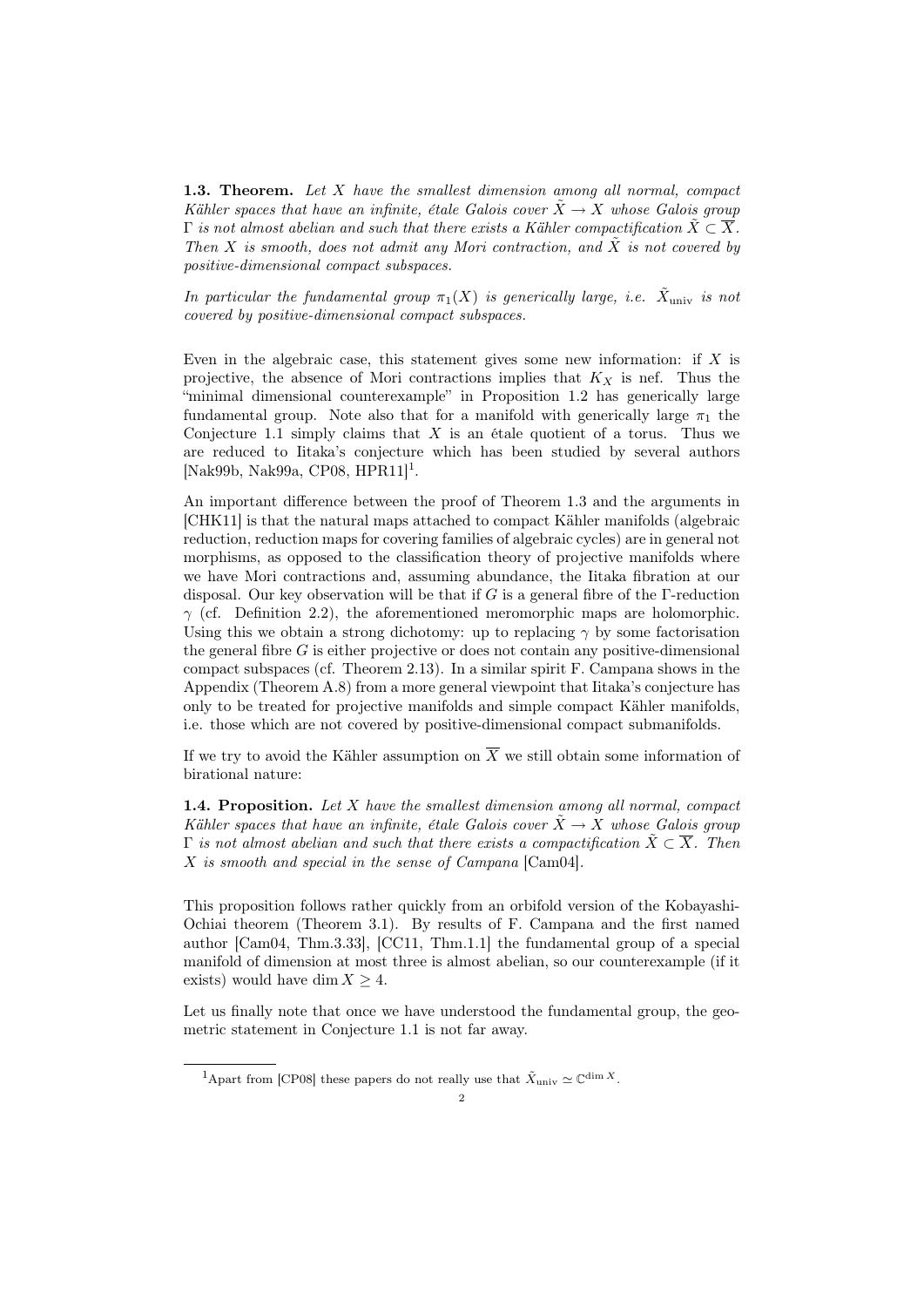**1.5. Theorem.** Let X be a compact Kähler manifold whose universal cover  $\tilde{X}_{\text{univ}}$ admits a Kähler compactification  $\tilde{X}_{\text{univ}} \subset \overline{X}$ . If the fundamental group of X is almost abelian, the Albanese map of  $X$  is (up to finite étale cover) a locally analytically trivial fibration whose typical fibre F is simply connected.

Since the proof of the corresponding statement in the algebraic setting [CHK11, Thm.1.4] relies on strong results of Hodge theory for birational morphisms which are unknown in the Kähler setting, our argument follows the lines of [KP12]. Indeed if the fundamental group  $\pi_1(X)$  is generically large, [KP12, Thm. 16] implies that X is isomorphic to its Albanese torus (even without any further assumption on  $\overline{X}$ ); see [FK12] and Remarks 3.3 for a discussion around this general case.

Acknowledgements. This paper is a continuation of our work with J. Kollár whom we thank for many helpful communications and comments. The authors are supported by the ANR project CLASS.

### 2. NOTATION AND BASIC RESULTS

Manifolds and complex spaces will always be supposed to be irreducible.

If X is a normal complex space we denote by  $\mathcal{C}(X)$  its cycle space [Bar75]. We will use very often that if  $X$  is a compact Kähler space, then the irreducible components of  $\mathcal{C}(X)$  are compact (Bishop's theorem, see [Lie78]).

Recall that a fibration  $\varphi: X \to Y$  from a manifold X onto a normal complex space Y is almost smooth if the reduction  $F_{\text{red}}$  of every fibre is smooth and has the expected dimension. In this case the complex space  $Y$  has at most quotient singularities, the local structure around  $y \in Y$  being given by a finite representation of the fundamental group of  $\pi_1(F_{\text{red}})$  [Mol88, Prop.3.7]. Thus there exists *locally a* finite base change  $Y' \to Y$  such that the normalisation X' of  $X \times_Y Y'$  is smooth over  $Y'$ .

**2.1. Definition.** We say that an almost smooth fibration  $\varphi: X \to Y$  is almost locally trivial with fibre F if for every  $y \in Y$  the fibration  $X' \to Y'$  constructed above is locally trivial with fibre F.

Note that while an almost locally trivial fibration is locally trivial in the neighbourhood of a generic point  $y \in Y$ , it is not true that the reduction  $F_{0, \text{red}}$  of every fibre  $F_0$  is isomorphic to F. For example if F is a K3 surface with a fixed point free involution  $i : F \to F$  and  $\Delta \subset \mathbb{C}$  the unit disc, then

$$
X := (F \times \Delta) / \langle i \times (z \mapsto -z) \rangle
$$

has an almost locally trivial fibration  $X \to \Delta$  with fibre F and  $F_{0,\text{red}} \simeq F/\langle i \rangle$ .

**2.2. Definition.**[Cam94, Kol93] Let X be a compact Kähler manifold and  $\Gamma$  a quotient of the fundamental group  $\pi_1(X)$ . There exists a unique almost holomorphic  $fibration<sup>2</sup>$ 

 $\gamma: X \dashrightarrow \Gamma(X)$ 

with the following property: if Z is a subspace with normalisation  $Z' \to Z$  passing through a very general point  $x \in X$  such that the natural map  $\pi_1(Z') \to \pi_1(X) \to \Gamma$ 

<sup>&</sup>lt;sup>2</sup>By unique we mean unique up to bimeromorphic equivalence of fibrations.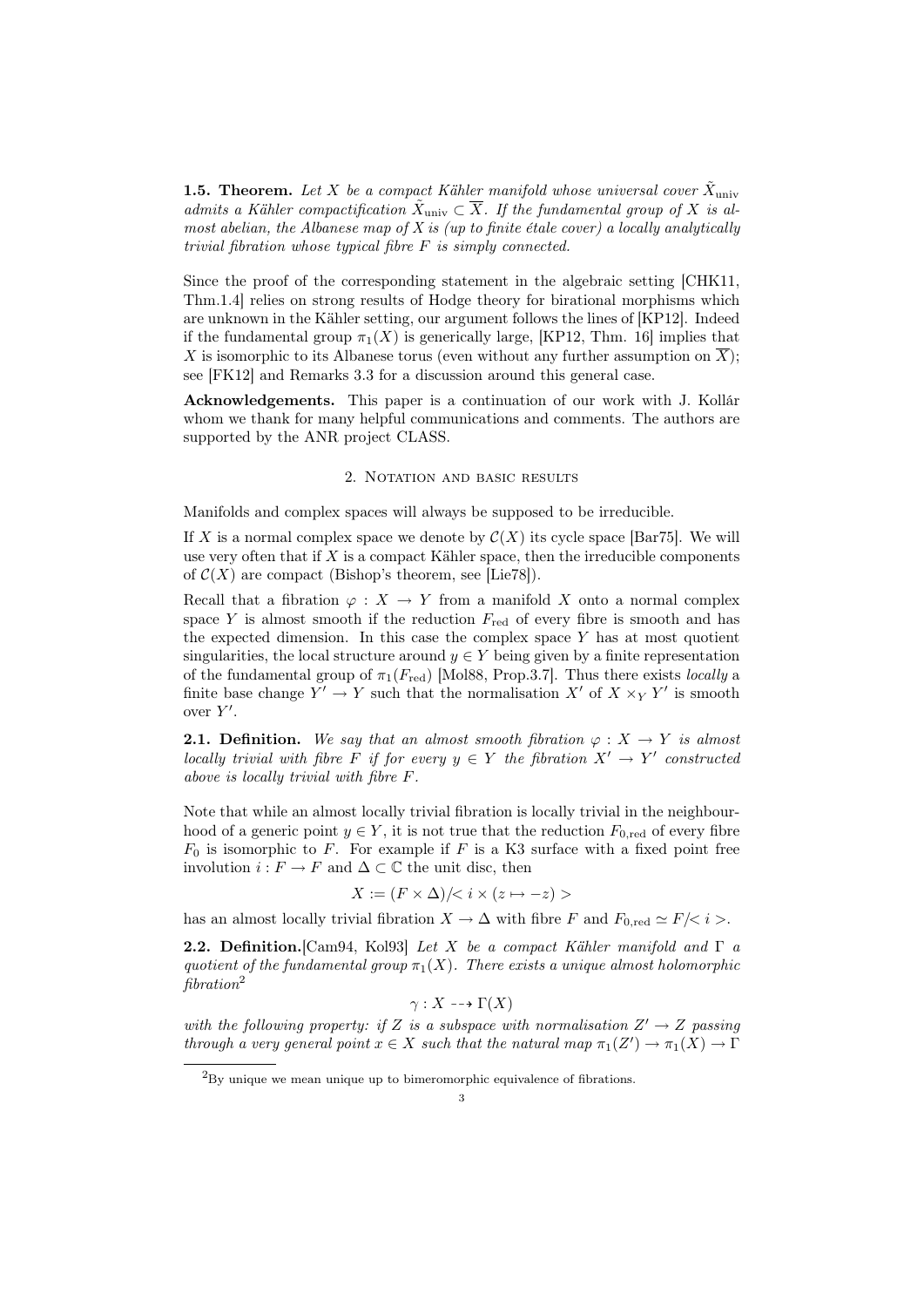has finite image, then  $Z$  is contained in the fibre through  $x$ . This fibration is called the Γ-reduction of X (Shafarevich map in the terminology of [Kol93]).

By definition the fundamental group  $\pi_1(X)$  is generically large if the  $\pi_1(X)$ reduction is a birational isomorphism [Kol93, Defn.1.7] (it corresponds to the case  $\gamma d(X) = \dim(X)$  as defined in the Appendix).

# 2.A. Compactifiable subsets.

**2.3. Definition.** Let  $\tilde{X}$  be a normal complex space. We say that  $\tilde{X}$  admits a Kähler compactification if there exists an embedding  $\tilde{X} \hookrightarrow \overline{X}$  such that  $\overline{X}$  is a normal, compact Kähler space and  $\tilde{X}$  is Zariski open in  $\overline{X}$ .

Let  $\pi : \tilde{X} \to X$  be an infinite étale Galois cover with group  $\Gamma$  such that  $\tilde{X}$  admits a compactification  $\tilde{X} \subset \overline{X}$ . In [CHK11] we assumed that the compactification  $\overline{X}$  is a projective variety and used the absence of algebraic Γ-invariant subsets to deduce important restrictions on the geometry of X. While algebraic subsets  $Z \subset \tilde{X}$  are always Zariski open in some projective subset  $\overline{Z} \subset \overline{X}$ , this is no longer true if we consider analytic subspaces  $Z \subset \tilde{X}$ . We have to restrict our considerations to a smaller class:

**2.4. Definition.** Let  $\tilde{X}$  be a normal complex space such that we have a Kähler compactification  $\tilde{X} \hookrightarrow \overline{X}$ . A compactifiable subspace is a subset  $Z \subset \tilde{X}$  such that there exists an analytic subspace  $\bar{Z} \subset \bar{X}$ , an inclusion  $Z \subset \bar{Z}$  and a subset  $Z^* \subset Z$ such that such that  $Z^* \subset \overline{Z}$  is Zariski open. A compactifiable subset is a finite union of compactifiable subspaces.

**Remark.** In general the compactification  $\overline{Z}$  depends on the choice of  $\overline{X}$ .

The following lemma explains why compactifiable subsets are interesting in our context.

**2.5. Lemma.** Let  $\tilde{X}$  be a normal complex space such that we have a Kähler compactification  $\tilde{X} \hookrightarrow \overline{X}$ . Let  $\tilde{\mathcal{H}}$  be an irreducible component of  $\mathcal{C}(\tilde{X})$  and  $\tilde{\mathcal{U}}$  be the universal family over  $\tilde{\mathcal{H}}$ . Let  $\tilde{q}: \tilde{\mathcal{U}} \to \tilde{\mathcal{H}}$  and  $\tilde{p}: \tilde{\mathcal{U}} \to \tilde{X}$  be the natural morphisms. Then  $\tilde{p}(\tilde{U})$  is a compactifiable subset.

The idea of the proof is quite simple:  $\mathcal{\hat{H}}$  admits a natural compactification in  $\mathcal{C}(\overline{X})$ . the corresponding universal family compactifies  $\tilde{p}(\tilde{\mathcal{U}})$ . Since we use the statement several times we give the details of the proof:

*Proof.* We set  $D := \overline{X} \setminus \tilde{X}$ . We have a natural inclusion  $\mathcal{C}(\tilde{X}) \hookrightarrow \mathcal{C}(\overline{X})$  and we choose an irreducible component  $\overline{\mathcal{H}}$  that contains the image of  $\mathcal{H}$ . Denote by  $\overline{\mathcal{U}}$  the universal family over  $\overline{\mathcal{H}}$ , endowed with the reduced structure, and by  $\overline{q} : \overline{\mathcal{U}} \to \overline{\mathcal{H}}$ resp.  $\bar{p}$ :  $\bar{\mathcal{U}} \rightarrow \bar{X}$  the natural morphisms. We summarize the construction in a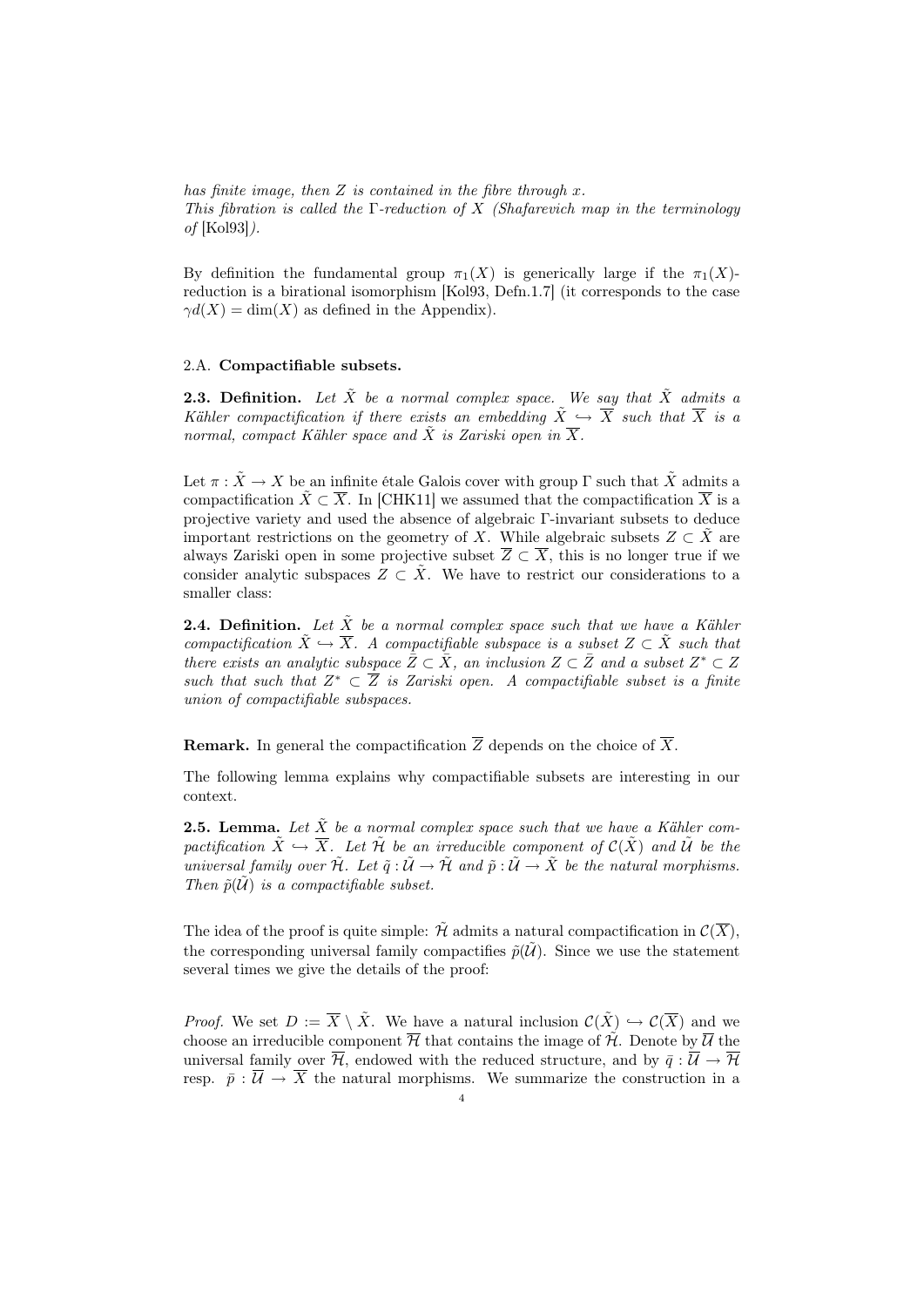commutative diagram:

(2.1)  

$$
\overline{\mathcal{U}} \xrightarrow{\overline{p}} \overline{X} = \tilde{X} \sqcup D
$$

$$
\overline{q} \xrightarrow{\overline{\mathcal{U}} \xrightarrow{\overline{p}} \overline{X}
$$

$$
\overline{q} \xrightarrow{\overline{\mathcal{U}} \xrightarrow{\overline{p}} \overline{X}
$$

$$
\overline{q} \xrightarrow{\overline{\mathcal{U}}}
$$

The complex space  $\overline{X}$  being compact Kähler,  $\overline{\mathcal{H}}$  and  $\overline{\mathcal{U}}$  are compact, hence by Remmert's proper mapping theorem  $\bar{p}(\overline{\mathcal{U}})$  is a finite union of analytic subspaces of X. Moreover  $\bar{q}(\bar{p}^{-1}(D))$  is a finite union of analytic spaces and the inclusion  $\bar{q}(\bar{p}^{-1}(D)) \subset \overline{\mathcal{H}}$  is strict since  $\bar{q}(\bar{p}^{-1}(D))$  is disjoint from  $\tilde{\mathcal{H}}$ . Since  $\tilde{\mathcal{H}}$  is an irreducible component of  $\mathcal{C}(\tilde{X})$  this actually shows that  $\overline{\mathcal{H}} = \tilde{\mathcal{H}} \sqcup \overline{q}(\overline{p}^{-1}(D)).$  In particular  $\overline{\mathcal{H}}$ is unique and the Zariski closure of  $\tilde{\mathcal{H}} \subset \mathcal{C}(\overline{X})$ . Note now that  $\bar{p}(\bar{q}^{-1}(\bar{q}(\bar{p}^{-1}(D))))$ is a finite union of analytic subspaces of  $\bar{p}(\overline{\mathcal{U}})$  which for reasons of dimension does not contain any irreducible component of  $\bar{p}(\overline{\mathcal{U}})$ . Thus

$$
Z^* := \bar{p}(\overline{\mathcal{U}}) \setminus \bar{p}(\bar{q}^{-1}(\bar{q}(\bar{p}^{-1}(D))))
$$

is dense and Zariski open in  $\bar{p}(\overline{\mathcal{U}})$ , moreover we have an inclusion

$$
Z^* \subset \bar{p}(\tilde{\mathcal{U}}) \subset \bar{p}(\overline{\mathcal{U}}).
$$

Since  $\bar{p}(\tilde{\mathcal{U}}) = \tilde{p}(\tilde{\mathcal{U}})$  this proves the statement.

For certain irreducible components of  $\mathcal{C}(\tilde{X})$  we can say more:

**2.6. Corollary.** In the situation of the lemma above suppose moreover that  $\tilde{U}$  is irreducible and  $\tilde{p}$  is onto and generically finite. Set

$$
\tilde{B} = \{ \tilde{x} \in \tilde{X} \mid \dim \tilde{p}^{-1}(\tilde{x}) > 0 \}
$$

Then  $\tilde{B}$  is a compactifiable subset.

Proof. As in the proof of the preceding lemma we consider the compactification  $\tilde{\mathcal{H}} \subset \overline{\mathcal{H}}$  and the corresponding compactification of universal families  $\tilde{\mathcal{U}} \subset \overline{\mathcal{U}}$ .

1st case.  $\tilde{p}$  is bimeromorphic. The morphism  $\bar{p}$  is onto and bimeromorphic and we denote by  $\bar{B}$  the image of its exceptional locus, which is of course a finite union of analytic subspaces. We have an inclusion  $\tilde{B} \subset \tilde{B}$  and we are done if we show that  $\tilde{B} = \bar{B} \cap \tilde{X}$ . To see this take  $\tilde{x} \in \tilde{X}$  such that  $\tilde{x} \notin \tilde{B}$ , then  $\bar{q}(\bar{p}^{-1}(\tilde{x}))$  is the union of  $\tilde{q}(\tilde{p}^{-1}(\tilde{x}))$  and the cycles parametrised by  $\bar{q}(\bar{p}^{-1}(D))$  passing through  $\tilde{x}$ . Yet  $\tilde{q}(\tilde{p}^{-1}(\tilde{x}))$  is a singleton in  $\tilde{\mathcal{H}}$ , hence disjoint from  $\bar{q}(\bar{p}^{-1}(D))$ . Moreover  $\bar{q}(\bar{p}^{-1}(\tilde{x}))$ is connected by Zariski's main theorem, so  $\bar{p}^{-1}(\tilde{x})$  is a unique point. This proves the claim.

2nd case.  $\tilde{p}$  generically finite. The morphism  $\bar{p}$  is onto and generically finite, and we denote by  $\bar{p}_{St} : \overline{U} \to \overline{X}_{St}$  and  $\mu : \overline{X}_{St} \to \overline{X}$  the Stein factorisation. Note that  $\overline{X}_{St}$  contains a Zariski open dense subset  $\tilde{X}_{St} := \mu^{-1}(\tilde{X})$  and

$$
\mu^{-1}(B) = \{ \tilde{x} \in \tilde{X}_{St} \mid \dim \tilde{p}_{St}^{-1}(\tilde{x}) > 0 \}.
$$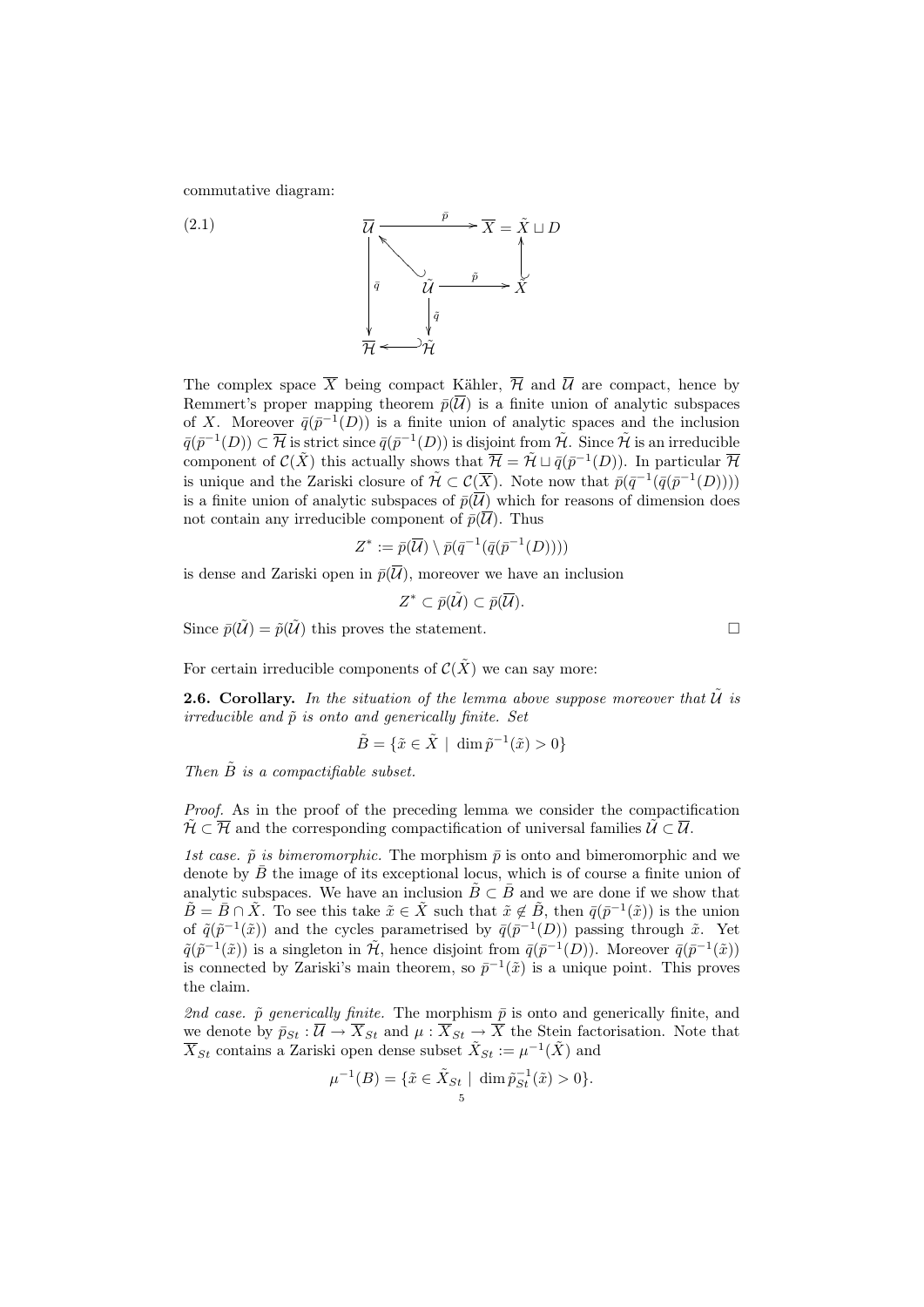The first case shows that the right hand side is compactifiable, hence  $B$  is compactifiable.  $\Box$ 

2.B. The Γ-reduction. Let Y be a normal Kähler space such that we have a Kähler compactification  $Y \hookrightarrow \overline{Y}$ , and let  $U \to V$  be a flat, proper Kähler fibration. In [CHK11, Section 2] we introduced the moduli spaces  $\text{FinMor}(U/V, Y, d)$  of finite morphisms  $\phi: U_v \to X$  where  $U_v$  is a fibre of  $U \to V$  and d is the degree of the graph of  $\phi$  with respect to some fixed Kähler forms on U and Y. These spaces of morphisms are Zariski open sets in the relative cycle spaces  $\mathcal{C}(U \times \overline{Y}/V)$ , so we know by Bishop's theorem that for bounded degree d there are only finitely many irreducible components. Moreover we have seen in Lemma 2.5 that the images of universal families are compactifiable subsets of  $Y$ . We can now argue as in [CHK11, Lemma 2.4] to prove the following:

**2.7. Lemma.** Let X be a normal, compact Kähler space and  $\pi : \tilde{X} \to X$  an infinite étale Galois cover with group  $\Gamma$  such that  $\tilde{X}$  admits a Kähler compactification  $\tilde{X} \subset$  $\overline{X}$ . Let  $X^0 \subset X$  be a dense, Zariski open subset and  $g^0: X^0 \to Z^0$  a flat, proper fibration with general fiber F such that  $\pi$  induces a finite covering  $\tilde{F} \to F$ . Let  $\tilde{g}^0: \tilde{X}^0 \to \tilde{Z}^0$  be the corresponding flat, proper fibration with general fiber  $\tilde{F}$ . Then (at least) one of the following holds:

- 1.)  $\tilde{g}^0$  extends to a locally trivial,  $\Gamma$ -equivariant fibration  $\tilde{g}$  :  $\tilde{X} \to \tilde{Z}$  with fibre  $\tilde{F},~or$
- 2.)  $\tilde{X}$  contains a compactifiable Γ-invariant subspace that is disjoint from a general fiber of  $\tilde{g}^0$ .

Since  $\tilde{g}: \tilde{X} \to \tilde{Z}$  is Γ-equivariant, the Γ-action on  $\tilde{X}$  descends to a Γ-action on  $\tilde{Z}$ . If  $\tilde{F}$  has no fixed point free automorphisms, the Γ-action on  $\tilde{Z}$  is fixed point free. but in general it can have finite stabilizers. Thus  $g^0$  only extends to a fibration  $g: X \to Z$  that is almost locally trivial.

**2.8. Corollary.** Let X be a compact Kähler manifold and  $\pi : \tilde{X} \to X$  an infinite *étale Galois cover with group* Γ such that  $\tilde{X}$  admits a Kähler compactification  $\tilde{X}$  ⊂  $\overline{X}$ . Suppose that  $\tilde{X}$  does not contain any  $\Gamma$ -invariant compactifiable subsets.

Then the  $\Gamma$ -reduction is an almost locally trivial (cf. Definition 2.1) holomorphic map  $\gamma: X \to \Gamma(X)$  and the corresponding fibration  $\tilde{\gamma}: \tilde{X} \to \Gamma(X)$  is  $\Gamma$ -equivariant and locally trivial.

If there exists an almost holomorphic map  $\varphi_F : F \dashrightarrow W$  with general fibre G, this map extends to an almost locally trivial holomorphic map  $\varphi: X \to Y$  and the corresponding fibration  $\tilde{\varphi}$  :  $\tilde{X} \to \tilde{Y}$  is  $\Gamma$ -equivariant and locally trivial. We call  $\varphi$  a factorisation of the  $\Gamma$ -reduction with fibre  $G$ .

**2.9. Remark.** Let G be a general  $\varphi$ -fibre. By definition of the Γ-reduction the natural map  $\pi_1(G) \to \pi_1(X) \to \Gamma$  has finite image  $G_{\Gamma}$ , so  $\pi$  induces a finite étale cover  $\tilde{G} \to G$  where  $\tilde{G}$  is a general  $\tilde{\varphi}$ -fibre. Up to replacing X by the finite étale cover  $X' \to X$  with Galois group  $G_{\Gamma}$  and  $\Gamma$  by

$$
\Gamma' := \operatorname{im}(\pi_1(X') \to \pi_1(X) \to \Gamma)
$$

we can suppose that  $G_{\Gamma}$  is trivial, hence  $\tilde{G} \simeq G$ . Since  $\Gamma' \subset \Gamma$  has finite index,  $\Gamma$  is almost abelian if and only if this holds for  $\Gamma'$ .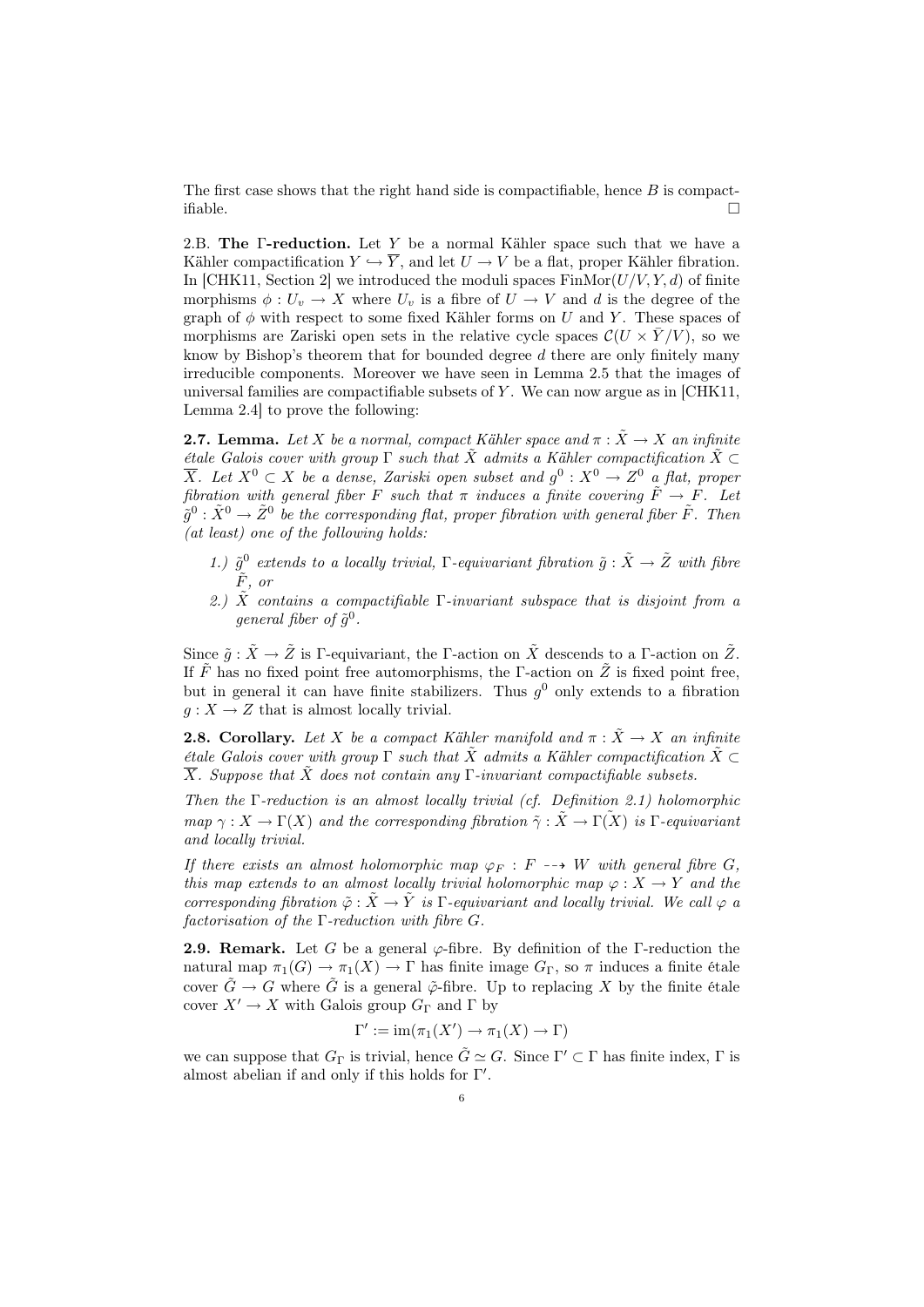**2.10.** Corollary. In the situation of Corollary 2.8, let  $\varphi: X \to Y$  be a factorisation of the  $\Gamma$ -reduction with fibre G. Then G does not contain any rigid subspaces, i.e. there is no subspace  $Z \subset G$  such that for all  $m \in \mathbb{N}$  the Chow space has pure dimension 0 in the point  $[mZ]$ .

*Proof.* We argue by contradiction and suppose that such a subspace  $Z$  exists. For  $y \in Y$  general, the fibration  $\varphi$  is locally trivial near y, i.e. there exists an analytic neighbourhood  $y \in U \subset Y$  such that  $\varphi^{-1}(U) \simeq U \times G$ . In particular the relative Chow space  $\mathcal{C}(\varphi^{-1}(U)/U)$  is isomorphic to a product  $U \times \mathcal{C}(G)$ , so there exists a unique irreducible component of  $C(X)$  parametrising deformations of Z in X that dominates  $Y$ . The reduction of this irreducible component is isomorphic to  $Y$ .

Note now that  $\tilde{Z} := \pi^{-1}(Z)$  is a finite union of subspaces in  $\tilde{G} := \pi^{-1}(G)$  which are rigid: otherwise their deformations would induce a deformation of some multiple of the cycle [Z]. Thus the deformations of  $\tilde{Z}$  in  $\tilde{X}$  correspond to an irreducible component of  $\mathcal{C}(X)$  whose reduction is isomorphic to Y. By Lemma 2.5 the deformations of  $\tilde{Z}$  cover a compactifiable subset of  $\tilde{X}$ . Moreover it is Γ-invariant since it is the  $\pi$ -preimage of the locus covered by deformations of Z. Thus we have constructed a Γ-invariant compactifiable subset, a contradiction.

**2.11. Remark.** If  $\mu$ :  $G \to G'$  is a bimeromorphic morphism onto a Kähler space, an irreducible component  $Z \subset G$  of the  $\mu$ -exceptional locus is rigid. Indeed if Z has dimension d, then  $Z \cdot \mu^* \omega^d = \mu(Z) \cdot \omega^d = 0$  where  $\omega$  is a Kähler form on G'. Thus if Z' is a small deformation of the cycle  $[mZ]$ , then  $0 = Z' \cdot \mu^* \omega^d = \mu(Z') \cdot \omega^d$ , so  $\mu(Z')$ has dimension strictly smaller than  $d$ . Thus  $Z'$  is contained in the  $\mu$ -exceptional locus. The complex space  $Z$  being an irreducible component of this locus, we have  $\text{Supp}(Z) = \text{Supp}(Z').$ 

**2.12. Corollary.** In the situation of Corollary 2.8, let  $\varphi: X \to Y$  be a factorisation of the Γ-reduction with fibre G. Then the algebraic reduction  $G \rightarrow A(G)$  is holomorphic.

Proof. By a theorem of Campana [Cam88, Cor.10.1], the general fibres of the algebraic reduction define an irreducible component of  $\mathcal{C}(G)$ , i.e. there exists an irreducible component  $\mathcal{H}_G$  of  $\mathcal{C}(G)$  such that the general point corresponds to a general fibre of the algebraic reduction. In particular if  $\mathcal{U}_G$  is the universal family over  $\mathcal{H}_G$ , the natural morphism  $\mathcal{U}_G \to G$  is onto and bimeromorphic. Using the local triviality of  $\varphi$  as in the proof of Corollary 2.10 above, we obtain an irreducible component H of  $\mathcal{C}(X)$  such that the natural map  $p : \mathcal{U} \to X$  is onto and bimeromorphic. If the image  $B$  of the p-exceptional locus is empty we are obviously done.

Suppose now that this is not the case. Then we have an irreducible component  $\mathcal{\tilde{H}}$  of  $\mathcal{C}(\tilde{X})$  such that the natural map  $\tilde{p}: \tilde{\mathcal{U}} \to \tilde{X}$  is onto and bimeromorphic, moreover the set

$$
\tilde{B} := \pi^{-1}(B) = \{ \tilde{x} \in \tilde{X} \mid \dim \tilde{p}^{-1}(\tilde{x}) > 0 \}
$$

is Γ-invariant and compactifiable by Corollary 2.6. Again a contradiction to our assumption.  $\square$ 

Remark. Note that our proof heavily relies on the property that the general fibres of the algebraic reduction define an irreducible component of the Chow space. This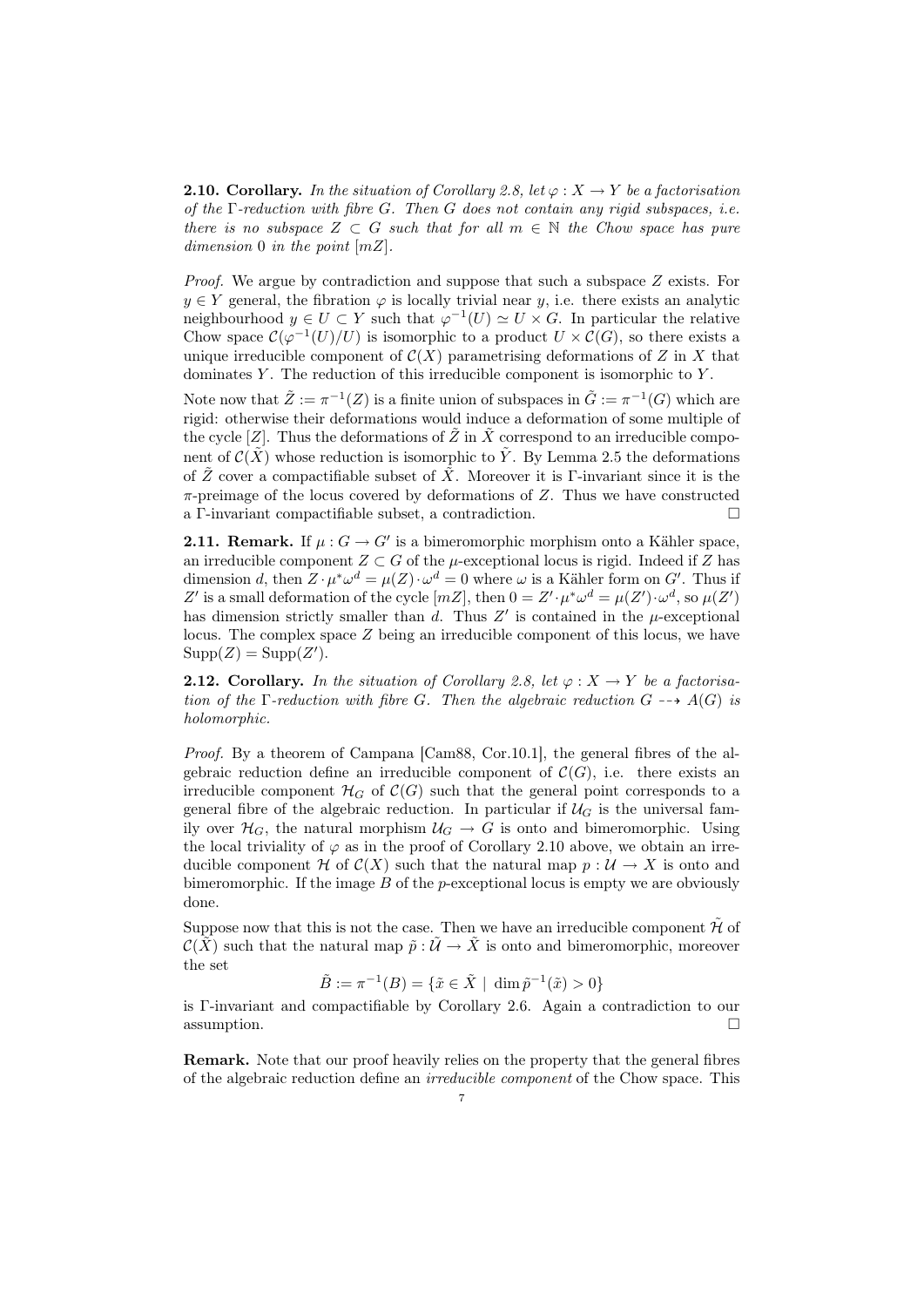holds for any almost holomorphic fibration, but fails in general: if  $g: \mathbb{P}^n \dashrightarrow \mathbb{P}^{n-1}$ is the projection from a point  $x$ , the fibres correspond to lines through  $x$ , so they define a proper subset of the irreducible component of  $\mathcal{C}(\mathbb{P}^n)$  parametrising lines.

We can now prove the main statement of this section:

**2.13. Theorem.** Let X be a compact Kähler manifold and  $\pi : \tilde{X} \to X$  an infinite έtale Galois cover with group Γ such that  $\tilde{X}$  admits a Kähler compactification  $\tilde{X} \subset$  $\overline{X}$ . Suppose that  $\tilde{X}$  does not contain any Γ-invariant compactifiable subsets. Let  $\varphi: X \to Y$  be a factorisation of the Γ-reduction such that the fibre G has minimal, but positive dimension. Then  $\mu$  to replacing X by a finite étale cover) the manifold G is either projective or does not contain any positive-dimensional subspaces.

*Proof.* Suppose that G is not projective, i.e.  $a(G) < \dim G$ .

1st step. Suppose that  $a(G) > 0$ . Then by Corollary 2.12 the algebraic reduction  $G \dashrightarrow A(G)$  is holomorphic. By Corollary 2.8 this induces a factorisation of the Γ-reduction whose fibres have strictly smaller dimension, a contradiction.

2nd step. Suppose that  $G$  is covered by positive-dimensional subspaces. Note first that a compact complex manifold G with  $a(G) = 0$  contains only finitely many divisors [FF79]. Thus by Corollary 2.10 the manifold  $G$  contains no divisors since these would be rigid. Let now  $\mathcal{H}_G \subset \mathcal{C}(G)$  be an irreducible component of the cycle space parametrising a covering family of positive-dimensional subspaces of maximal dimension. Then by Lemma 2.14 below the map from the universal family  $p_G : \mathcal{U}_G \to G$  is generically finite. Arguing as in the proof of Corollary 2.12 we construct irreducible components  $\mathcal{H} \subset \mathcal{C}(X)$  and  $\mathcal{H} \subset \mathcal{C}(X)$  such that the restriction to G is  $\mathcal{H}_G$ .

Thus the maps from the universal families  $p : U \to X$  and  $\tilde{p} : \tilde{U} \to \tilde{X}$  are onto and generically finite, hence the set

$$
\tilde{B} = \{ \tilde{x} \in \tilde{X} \mid \dim \tilde{p}^{-1}(\tilde{x}) > 0 \}
$$

is Γ-invariant and compactifiable by Corollary 2.6. By our hypothesis  $\hat{B}$  is empty, so the map  $p<sub>G</sub>$  is finite. Since G is smooth and does not contain any divisors, we see by purity of the branch locus that (up to replacing  $U_G$  by its normalisation) the map  $p<sub>G</sub>$  is étale. Hence p and  $\tilde{p}$  are étale and  $\tilde{U}$  can be compactified by the universal family over a compactification  $\mathcal{H} \subset \overline{\mathcal{H}}$ . Thus up to replacing X by the finite étale cover  $U \to X$  we can suppose that  $p_G$  is an isomorphism. Yet then  $G \simeq \mathcal{U}_G$  admits a natural fibration  $q_G : \mathcal{U}_G \to \mathcal{H}_G$ , so we get again a fibration with fibres of strictly smaller dimension, a contradiction.

3rd step. G has no positive-dimensional subspaces. Let  $Z \subset G$  be a positivedimensional subspace of maximal dimension and take  $m \in \mathbb{N}$  arbitrary. Then the Chow scheme has dimension zero in the point  $[mZ]$ : indeed if  $\mathcal{H}_G$  is an irreducible component passing through  $[mZ]$ , the map from the universal family  $\mathcal{U}_G \to G$  is not onto by the 2nd step. By maximality of the dimension the image has dimension equal to dim Z, so  $\mathcal{H}_G$  has dimension zero. Thus Z is rigid, which is excluded by Corollary 2.10.

**2.14. Lemma.** Let G be a compact Kähler manifold such that  $a(G) = 0$ . Let  $\mathcal{H}_G \subset \mathcal{C}(G)$  be an irreducible component of the cycle space parametrising a covering family of positive-dimensional subspaces which have maximal dimension m, i.e.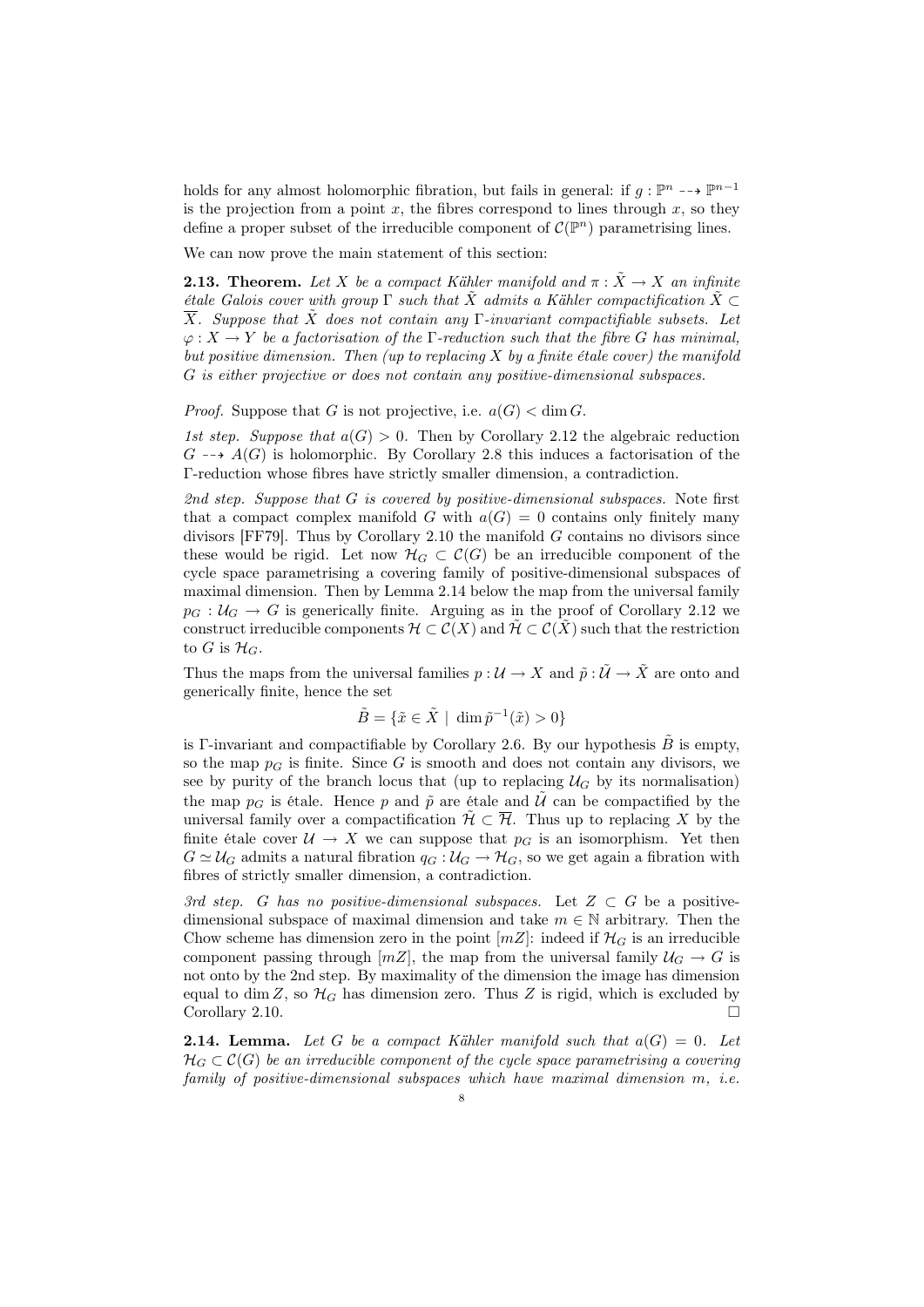there is no covering family of subspaces with dimension strictly larger than m. Let  $U_G$  be the universal family over  $H_G$ , and denote by  $p_G: U_G \to G$  and  $q_G: U_G \to H_G$ the natural morphisms. Then  $p_G$  is generically finite.

*Proof.* Since G contains only finitely many divisors [FF79], we have  $m < \dim G - 1$ . We argue by contradiction, and suppose that the general  $p<sub>G</sub>$ -fibre is positivedimensional. Then for  $g \in G$  general, the analytic set  $q_G(p_G^{-1}(g))$  is positivedimensional and Moishezon by [Cam80, Cor.1]. In particular  $q_G(p_G^{-1}(g))$  is covered by compact curves. Choose an irreducible curve  $C_g \subset q_G(p_G^{-1}(g))$ , then  $p_G(q_G^{-1}(C_g))$  has dimension  $m+1 <$  dim G. Since  $g \in G$  is general we can construct in this way a covering family of strictly higher dimension, a contradiction.  $\Box$ 

2.C. Fibre bundles. Let us recall the following facts about the automorphism group of a compact Kähler manifold G [Fuj78, Lie78]. The identity component  $Aut<sup>0</sup>(G)$  of the complex Lie group  $Aut(G)$  has a description in terms of the Albanese torus of G. Consider the natural map

$$
Aut^0(G) \longrightarrow Aut^0(Alb(G)) \simeq Alb(G)
$$

induced by the Albanese mapping. The kernel of this morphism is a linear algebraic group and the image is a subtorus of  $\text{Alb}(G)$ ; in particular, if G is not covered by rational curves,  $Aut^0(G)$  is a compact group, isogeneous to a subtorus of  $\text{Alb}(G)$ . If  $\text{Aut}^0(G)$  is a point, fibre bundles with fibre G can be easily described.

**2.15. Lemma.** [Fuj78, Cor.4.10] Let  $\varphi : X \to Y$  be a proper fibre bundle with typical fibre a manifold  $G$ . Suppose that the automorphism group  $Aut(G)$  is discrete and that the fibration  $\varphi$  is Kähler, i.e. there exists a two-form  $\omega$  on X such that the restriction  $\omega|_G$  is a Kähler form. Then there exists a finite étale base change  $Y' \to Y$  such that  $X \times_Y Y' \simeq Y' \times G$ .

Sketch of proof. The Kähler assumption on the morphism implies that the structure group of the fibre bundle can be reduced to  $Aut(F,[\omega|_F])$ , the group of automorphisms of F which preserves the cohomology class of  $\omega|_F$ . By Fujiki-Lieberman this group contains  $Aut^0(G) = \{1\}$  as a finite index subgroup and is thus finite. Thus the image of the monodromy presentation is finite, hence trivial after finite étale base change.

# 3. Proofs of the main results

*Proof of Theorem 1.3.* We claim that  $\tilde{X}$  has no nontrivial, compactifiable subset  $\tilde{W}$ invariant under a finite index subgroup  $\Gamma' \subset \Gamma$ . Note first that if such a  $\tilde{W}$  exists, we can suppose it to be analytic: otherwise replace it by  $\tilde{X} \cap \overline{W}$  where  $\overline{W} \subset \overline{X}$  is a compactification. If we denote by  $\tilde{W}_i$  the irreducible components of  $\tilde{W}$ , each of them is invariant under a finite index subgroup  $\Gamma_i \subset \Gamma$ . Taking the normalization  $\tilde{W}_i^n$ , we would get a smaller dimensional example  $W_i^n := \tilde{W}_i^n / \Gamma_i$  as in Theorem 1.3; a contradiction.

Since  $\tilde{X}_{\text{Sing}} \subset \tilde{X}$  is compactifiable and Γ-invariant, we conclude that X is smooth. We claim that  $X$  is not uniruled, i.e. it is not covered by rational curves: otherwise we can consider the MRC-fibration  $\varphi : X \dashrightarrow Z$ . Since the general  $\varphi$ -fibre G is rationally connected, hence simply connected, the MRC-fibration is a factorisation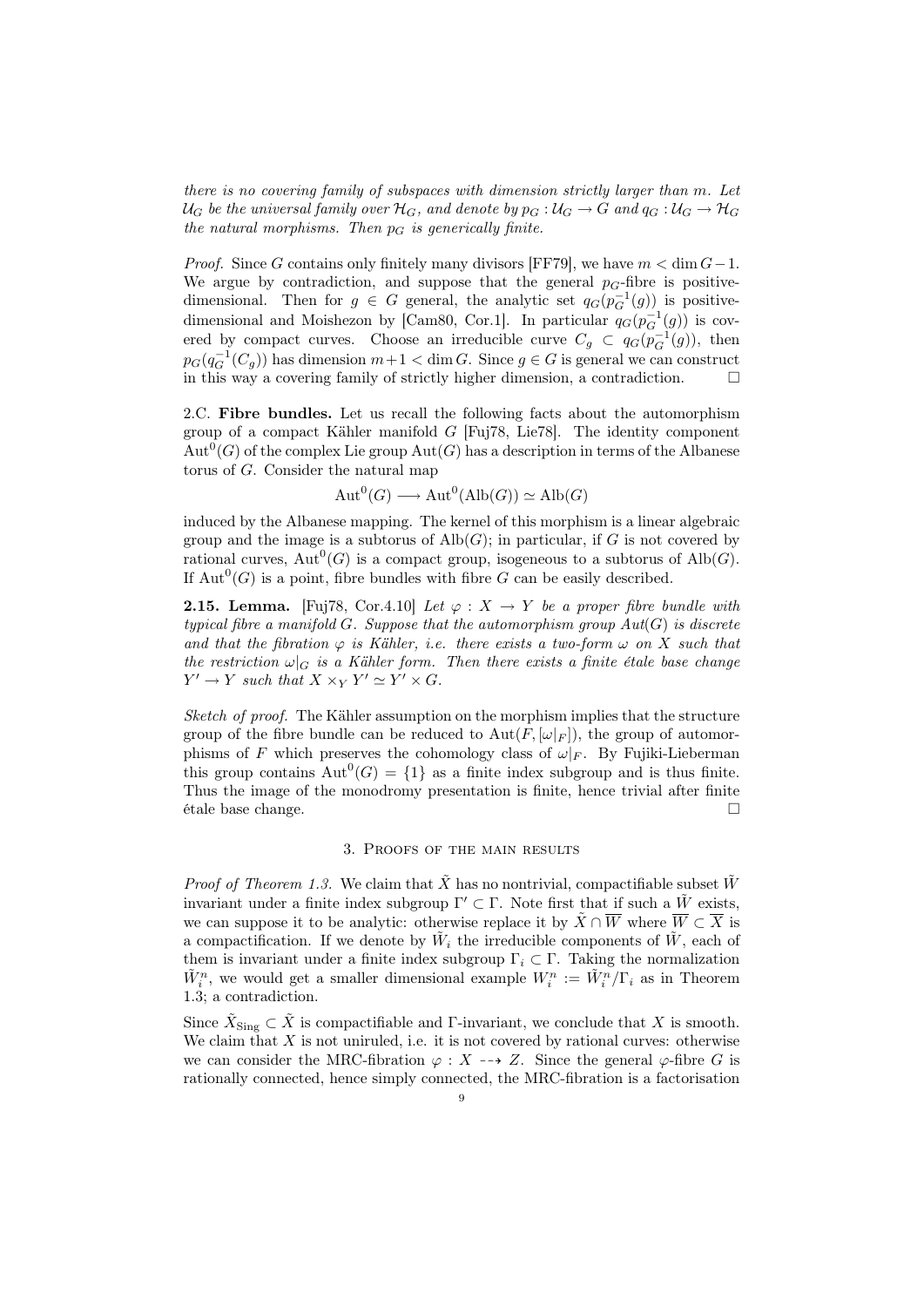of the Γ-reduction. By Corollary 2.8 it extends to an almost locally trivial holomorphic map  $\varphi: X \to Z$  and the corresponding fibration  $\tilde{\varphi}: X \to Z$  is Γ-equivariant and locally trivial with fibre  $G$ . Note that  $G$  does not admit fixed point free actions by any finite group: the étale quotient would also be rationally connected, so simply connected. Therefore the stabilizer stab<sub>Γ</sub>( $F_z$ ) is trivial for every  $\tilde{\varphi}$ -fiber  $F_z$ . Hence the Γ-action descends to a free Γ-action on  $\tilde{Z}$ ; a contradiction to the minimality of the dimension of X.

Arguing by contradiction we will now prove that the Γ-reduction  $\gamma$  is an isomorphism. If this is not the case we know by Theorem 2.13 that there exists a factorisation  $\varphi: X \to Y$  of the Γ-reduction such that the fibre G is either projective or without positive-dimensional compact subspaces. Let us consider the corresponding locally trivial fibration  $\tilde{\varphi}$ :  $\tilde{X} \to \tilde{Y}$  with fibre G (cf. Remark 2.9).

1st case.  $Aut^0(G)$  is a point. The structure group of the fiber bundle  $\tilde{\varphi}: \tilde{X} \to \tilde{Y}$  is discrete, so by Lemma 2.15 we can suppose (after finite étale cover) that  $\tilde{X} \simeq \tilde{Y} \times G$ . The Γ-action on  $\tilde{X}$  commutes with the projection on  $\tilde{Y}$  and the group Aut(G) is discrete, so  $\Gamma$  acts diagonally on the product  $\tilde{Y} \times G$ . Consider now the  $\tilde{\varphi}$ -section  $\tilde{Y} \times g$  for some  $g \in G$ : its orbit  $\cup_{f \in \Gamma} f(\tilde{Y} \times g)$  is a finite union of sections of the form  $\tilde{Y} \times g'$ . The complex space  $\tilde{Y}$  has a natural compactification in  $\mathcal{C}(\overline{X})$ , since it parametrises the  $\tilde{\varphi}$ -fibres. Thus we have constructed a Γ-invariant compactifiable subset of  $\tilde{X}$ , a contradiction to the minimality of X.

2nd case.  $Aut^0(G)$  has positive dimension. Since G is not uniruled we know by Section 2.C that the group  $\text{Aut}^0(G)$  is isogeneous to a subtorus of the Albanese torus of G, in particular we have  $q(G) > 0$ . We claim that in this case G is a torus. Assuming this for the time being, let us see how to conclude: since  $\varphi$  is almost locally trivial we can apply [CP00, §6], [Fuj83, Prop.4.5]: after a finite étale cover  $X' \to X$  we can suppose that  $q(X) = q(Y) + \dim G$ . Since every  $\varphi$ -fibre is irreducible, the Albanese map  $\alpha_X : X \to Alb(X)$  maps each  $\varphi$ -fibre isomorphically onto a fibre of the locally trivial fibration  $\varphi_* : Alb(X) \to Alb(Y)$ . By the universal property of the fibre product we have a commutative diagram



The map  $\psi$  is the pull-back of  $\varphi_*$  by the fibre product, so it is a locally trivial fibration. The base Y is normal, so the total space  $\text{Alb}(X) \times_{\text{Alb}(Y)} Y$  is normal. By what precedes the morphism  $X \to Alb(X) \times_{Alb(Y)} Y$  is bimeromorphic and finite, hence an isomorphism by Zariski's main theorem. In particular  $\varphi = \psi$  is smooth and locally trivial. Hence the Γ-action on  $\tilde{X}$  descends to a free action on  $\tilde{Y}$ , i.e. X is not a minimal counterexample.

*Proof of the claim.* This is clear if  $G$  has no compact positive-dimensional subspaces, so we can suppose that G is projective. Since  $q(G) \neq 0$  the Albanese map is nontrivial. By minimality of the factorisation we see that the Albanese map  $G \to A(G)$ is generically finite onto its image. Since  $G$  admits no birational map by Remark 2.11, it is actually finite onto its image. Moreover  $G$  is not of general type since  $Aut<sup>0</sup>(G)$  has positive dimension. If we have  $dim G > \kappa(G) > 0$  we know by [Kaw81]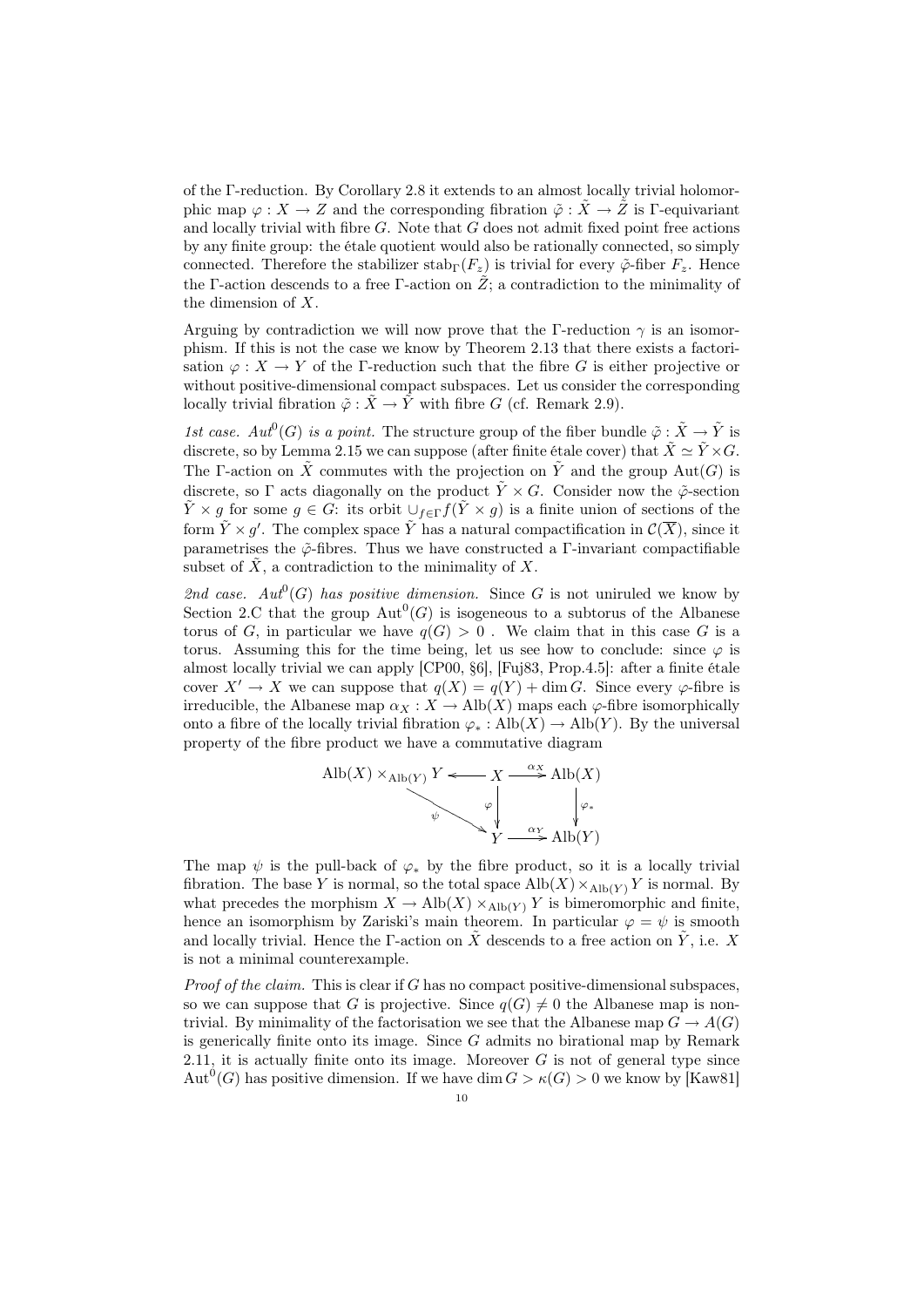that G admits a fibration by positive-dimensional abelian varieties, a contradiction to the minimality of the factorisation. Thus we have  $\kappa(G) = 0$  and G is an abelian variety. This proves the claim.

Let us finally show that  $X$  does not admit any Mori contraction, i.e. does not admit any morphism with connected fibres  $\mu : X \to X'$  onto a normal complex space X' such that  $-K_X$  is  $\mu$ -ample. Since X is not uniruled,  $\mu$  would necessarily be bimeromorphic. Moreover  $\mu$  is a projective morphism since it is polarised by  $-K_X$ . In particular the Ionescu-Wiśniewski inequality [Ion86, Thm.0.4], [Wiś91, Thm.1.1] applies and shows that if  $E$  is an irreducible component of the exceptional locus and F a general fibre of  $E \to \mu(E)$ , then one has dim  $E + \dim F \ge \dim X$ . Arguing as in the [CHK11, Lemma 2.5] we can now prove that  $\pi^{-1}(E)$  is a  $\Gamma$ invariant compactifiable subset of  $\tilde{X}$ , contradicting the minimality of X.

The proof of Proposition 1.4 relies on the following generalisation of the Kobayashi-Ochiai theorem to fibrations of general type.

3.1. Theorem. [KO75, Thm.2][Cam04, Thm.8.2] Let X be a compact Kähler manifold,  $\overline{X}$  be a complex manifold, and let  $B \subset \overline{X}$  be a proper closed analytic subset. Let  $\pi : \overline{X} \setminus B \longrightarrow X$  be a nondegenerate meromorphic map, i.e. such that the tangent map  $T_{\overline{X}\setminus B}$   $\to$   $T_X$  is surjective at least one point  $v \in \overline{X} \setminus B$ . Let us finally consider  $g: X \dashrightarrow Y$  a general type fibration<sup>3</sup> defined on X. Then  $f = g \circ \pi$ extends to a meromorphic map  $\overline{X} \dashrightarrow Y$ .

*Proof of Proposition 1.4.* As in the proof of Theorem 1.3 the minimality condition implies that  $\tilde{X}$  does not contain any Γ-invariant compactifiable subset. Since the singular locus  $\tilde{X}_{\text{Sing}}$  is  $\Gamma$ -invariant and naturally compactified by  $\overline{X}_{\text{Sing}}$ , we see that  $X$  is smooth.

Let us now argue by contradiction and suppose that  $X$  is not special. Then the core fibration  $c_X : X \dashrightarrow C(X)$  [Cam04, section 3] is not trivial, i.e. the base has dimension at least one. Moreover it is a general type fibration, so by Theorem 3.1 above the composed map  $c_X \circ \pi : \tilde{X} \dashrightarrow C(X)$  extends to a meromorphic map  $\bar{c}_X$ :  $\overline{X} \dashrightarrow C(X)$ . Up to replacing  $\overline{X}$  by a suitable bimeromorphic model, we can assume that  $\bar{c}_X$  is holomorphic. Since  $\overline{X}$  is proper, a general  $\bar{c}_X$ -fibre  $\overline{F} := \overline{c}_X^{-1}(y)$  has finitely many irreducible components, each of them of dimension dim  $X - \dim C(X)$ and not contained in  $\overline{X} \setminus \overline{X}$ . Thus if  $F := c_X^{-1}(y)$  is the corresponding  $c_X$ -fibre, then  $\pi^{-1}(F) = \bar{F} \cap \tilde{X}$ . Thus  $\pi^{-1}(F)$  is a Γ-invariant compactifiable subset of  $\tilde{X}$ , a  $\Box$ contradiction.

As mentioned in the introduction, the proof given in [CHK11] of the local triviality of the Albanese map does not apply verbatim in this non algebraic setting. We need the following purely topological result.

**3.2. Theorem.** [KP12, Thm. 14] Let  $f : Z \rightarrow A$  be a map between compact analytic spaces, the universal cover  $\tilde{A}_{univ}$  being contractible. Let us denote by  $\tilde{Z}$ the induced cover of Z. If  $\overline{Z}$  has the homotopy type of a compact metric space, then f is surjective.

<sup>3</sup>We refer to [Cam04] for the basic definitions of the orbifold theory.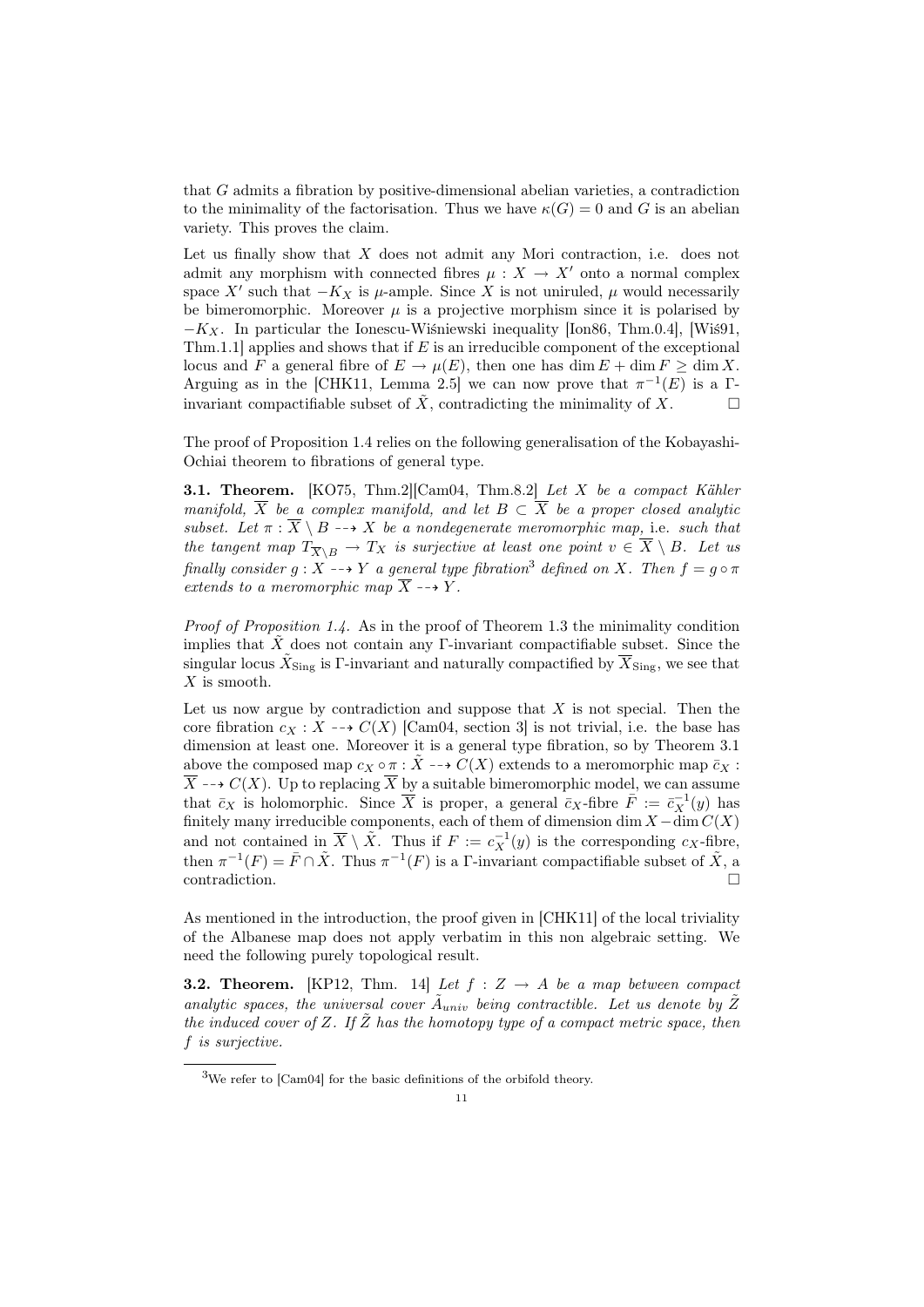With this in mind, we can prove Theorem 1.5 in the spirit of [KP12].

Proof of Theorem 1.5. To begin with, let us recall that classical arguments (see [CHK11]) show that the Albanese map is always a fibration (i.e. a surjective map with connected fibres) when  $\tilde{X}_{univ}$  is a Zariski open subset of a compact complex manifold. Since  $\pi_1(X)$  is supposed to be almost abelian, we can also assume that

$$
\alpha_X : X \to A := \text{Alb}(X)
$$

is a fibration which induces an isomorphism at the level of fundamental groups. Let us consider now F a smooth fibre of  $\alpha_X$  and denote by f its homology class. Let us introduce  $\mathcal{Z}_F(X)$  the unique irreducible component of  $\mathcal{C}(F \times X)$  which contains the graph of the embeddings  $j : F \hookrightarrow X$  whose homology class is fixed:  $j_*[F] = f$ in  $H_*(X, \mathbb{Z})$ . The homology class being fixed, there is a natural map:

$$
\alpha_* : \mathcal{Z}_F(X) \to A
$$

(the complex space  $\mathcal{Z}_F(X)$  should be thought as the set of fibres of  $\alpha_X$  which are isomorphic to F). Our aim is to apply Theorem 3.2 to show that  $\alpha_*$  is surjective; we have to prove some topological finiteness of the fibre product:

$$
\widetilde{\mathcal{Z}_F(X)} \longrightarrow \tilde{A}_{univ}.
$$

Since  $\alpha_X$  induces an isomorphism on the  $\pi_1$ , the induced map  $\tilde{X}_{\text{univ}} \to \tilde{A}_{\text{univ}}$ between the universal covers is proper. We can then choose  $\tilde{F}$  any lifting of F (it is a compact submanifold of  $\tilde{X}_{univ} \subset \overline{X}$ ) and perform the same construction on  $\overline{X}$ : we denote by  $\mathcal{Z}_{\tilde{F}}(\overline{X})$  the complex space of embeddings of  $\tilde{F}$  into  $\overline{X}$  whose homology class is given by  $[\tilde{F}] \in H_*(\overline{X}, \mathbb{Z})$ . It is easily checked that there is a natural inclusion:

$$
\widetilde{\mathcal{Z}_F(X)} \hookrightarrow \mathcal{Z}_{\tilde{F}}(\overline{X})
$$

which realises  $\mathcal{Z}_F(X)$  as a Zariski open subset of  $\mathcal{Z}_F(\overline{X})$ . The compactification  $\overline{X}$ being Kähler, the irreducible components of its cycle space are compact, furthermore there are only finitely many components since the homology class is fixed. Since  $\mathcal{Z}_F (X)$  is a Zariski open set in a compact complex space, it has the homotopy type of a finite CW complex. Thus  $\alpha_* : \mathcal{Z}_F(X) \to A$  is surjective by Theorem 3.2. If the Albanese map  $\alpha_X$  is equidimensional, this already shows that  $\alpha_X$  is locally trivial: every  $\varphi$ -fibre contains the image of an embedding  $F \hookrightarrow X$ , since the cohomology class is fixed the manifold  $F$  is the whole fibre.

We will now prove by contradiction that  $\alpha_X$  is equidimensional, and denote by  $\emptyset \neq \Delta \subset A$  the locus where this is not the case. Set  $Z := \alpha_X^{-1}(\Delta)$  and consider the map  $f := \alpha_X |_{Z} : Z \to A$ . The map f is not surjective since  $\alpha_X$  is generically smooth. We claim that the induced cover  $\tilde{Z} := Z \times_A \tilde{A}_{\text{univ}}$  is Zariski open in a compact complex space, which as before leads to a contradiction to Theorem 3.2.

*Proof of the claim.* Let  $\overline{\mathcal{U}}$  be the universal family over the unique component  $\overline{\mathcal{H}}$ of  $\mathcal{C}(\overline{X})$  such that the general point corresponds to a general fibre of the fibration  $\tilde{X}_{\text{univ}} \to \tilde{A}_{\text{univ}}$ . There is a natural bimeromorphic map  $\bar{p}: \Gamma \to \overline{X}$  and  $\tilde{Z} \subset \tilde{X}_{\text{univ}}$ corresponds to the points  $x \in \tilde{X}$  such that  $\bar{p}^{-1}(x)$  has positive dimension. By Lemma 2.5 this set is compactifiable.  $\Box$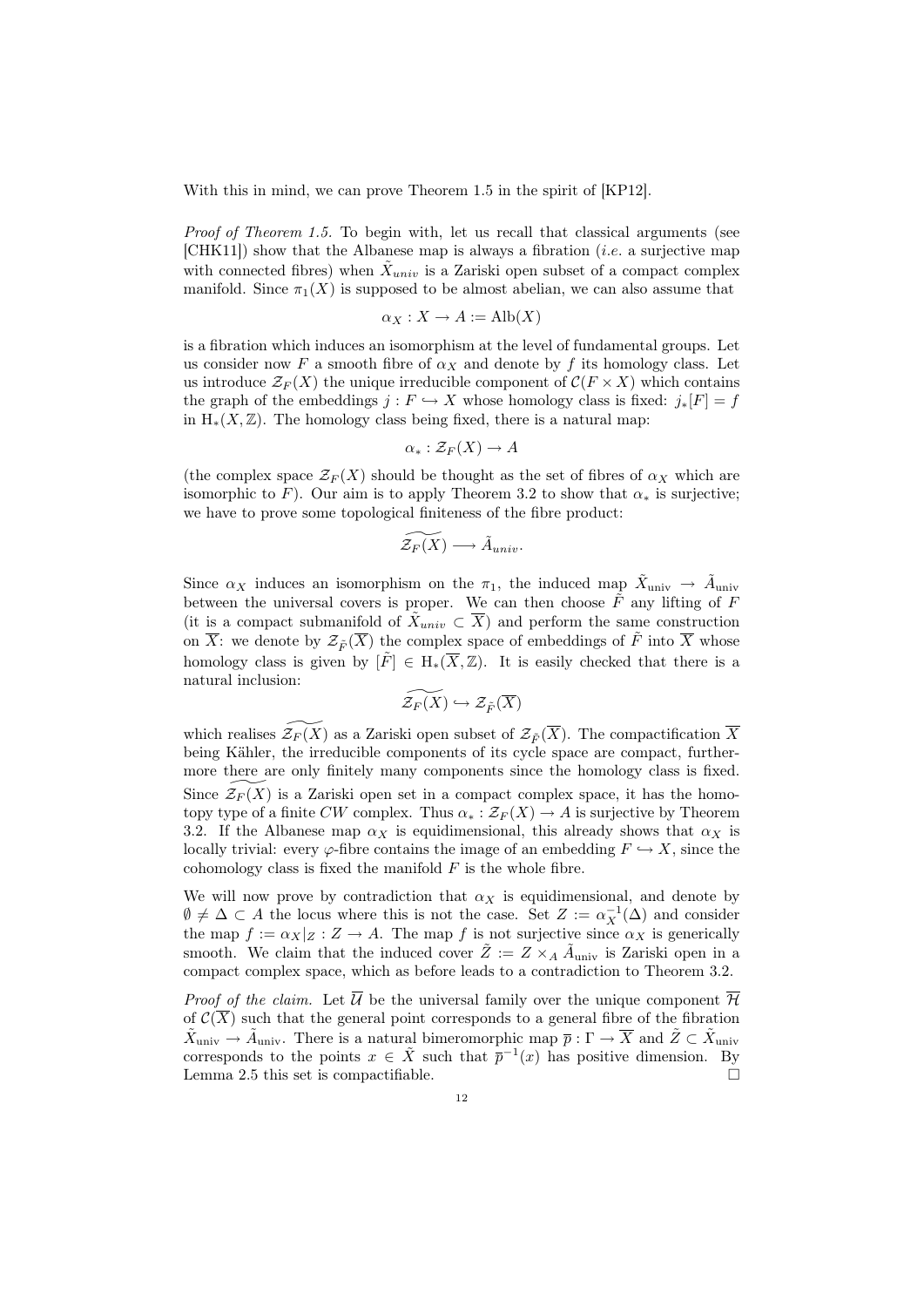**3.3. Remarks.** The arguments above are inspired by the proof of [KP12, Thm.20] and they rely heavily on the Kähler assumption on the compactification  $\overline{X}$ : in general the irreducible components of  $\mathcal{C}(\overline{X})$  are not compact if  $\overline{X}$  is merely a compact complex manifold.

However, Theorem 3.2 and [KP12, Thm.16] are valid in the category of compact analytic spaces. This leads us to raise the following question: is there an equivalent statement of [KP12, Thm.20] in the compact complex category ? More precisely let us consider  $X \to A$  a morphism between compact complex spaces and let us assume that  $\tilde{A}_{univ}$  is contractible. If the induced cover  $\tilde{X}$  is a Zariski open set in a compact complex manifold  $\overline{X}$ , is  $X \to A$  a fibre bundle ? We do not know any example where this is not the case.

#### **REFERENCES**

- [Bar75] D. Barlet. Espace analytique réduit des cycles analytiques complexes compacts d'un espace analytique complexe de dimension finie. Springer Lect. Notes Math. N.482, pages 1–158, 1975.
- [Cam80] F. Campana. Algébricité et compacité dans l'espace des cycles d'un espace analytique complexe. Math. Ann., 251(1):7–18, 1980.
- [Cam88] F. Campana. Rigidité des fibres des réductions algébriques. J. Reine Angew. Math., 385:152–160, 1988.
- [Cam94] Frédéric Campana. Remarques sur le revêtement universel des variétés kählériennes compactes. Bull. Soc. Math. France, 122(2):255–284, 1994.
- [Cam04] Frédéric Campana. Orbifolds, special varieties and classification theory. Ann. Inst. Fourier (Grenoble), 54(3):499–630, 2004.
- [CC11] Frédéric Campana and Benoît Claudon. Abelianity conjecture for special compact Kähler threefolds. arXiv preprint, 1107.0168, 2011.
- [CHK11] Benoît Claudon, Andreas Höring, and János Kollár. Algebraic varieties with quasiprojective universal cover. To appear in Crelle's Journal, 2011.
- [CP00] Frédéric Campana and Thomas Peternell. Complex threefolds with non-trivial holomorphic 2-forms. J. Algebraic Geom., 9(2):223–264, 2000.
- [CP08] Frédéric Campana and Mihai Păun. Une généralisation du théorème de Kobayashi-Ochiai. Manuscripta Math., 125(4):411–426, 2008.
- [FK12] Javier Fernandez de Bobadilla and János Kollár. Homotopically trivial deformations. arXiv preprint, 1201.2904, 2012.
- [FF79] Gerd Fischer and Otto Forster. Ein Endlichkeitssatz für Hyperflächen auf kompakten komplexen Räumen. J. Reine Angew. Math., 306:88–93, 1979.
- [Fuj78] Akira Fujiki. On automorphism groups of compact Kähler manifolds. Invent. Math., 44(3):225–258, 1978.
- [Fuj83] Akira Fujiki. On the structure of compact complex manifolds in C. In Algebraic varieties and analytic varieties (Tokyo, 1981), volume 1 of Adv. Stud. Pure Math., pages 231– 302. North-Holland, Amsterdam, 1983.
- [HPR11] Andreas Höring, Thomas Peternell, and Ivo Radloff. Uniformisation in dimension four: towards a conjecture of Iitaka. arXiv preprint, 1103.5392v1, 2011.
- [Ion86] Paltin Ionescu. Generalized adjunction and applications. Math. Proc. Cambridge Philos. Soc., 99(3):457-472, 1986.
- [Kaw81] Yujiro Kawamata. Characterization of abelian varieties. Compositio Math., 43(2):253– 276, 1981.
- [KO75] Shoshichi Kobayashi and Takushiro Ochiai. Meromorphic mappings onto compact complex spaces of general type. Invent. Math., 31(1):7–16, 1975.
- [Kol93] János Kollár. Shafarevich maps and plurigenera of algebraic varieties. Invent. Math., 113(1):177–215, 1993.
- [KP12] János Kollár and John Pardon. Algebraic varieties with semialgebraic universal cover. Journal of Topology, 5(1): 199–212, 2012.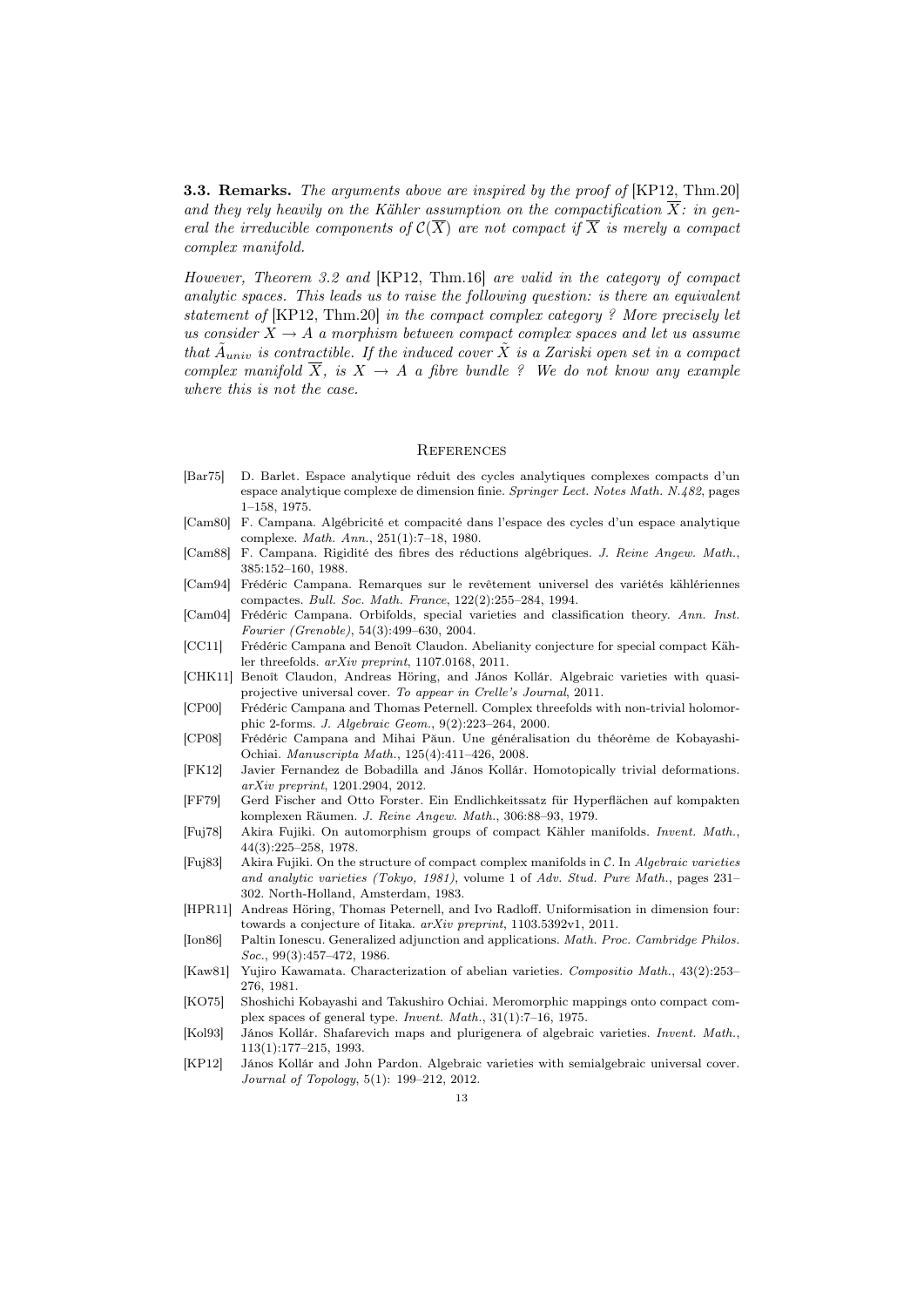- [Lie78] D. Liebermann. Compactness of the Chow scheme: Applications to automorphisms and deformations of Kähler manifolds. Springer Lect. Notes In Math. 670, pages 140–168, 1978.
- [Mol88] Pierre Molino. Riemannian foliations, volume 73 of Progress in Mathematics. Birkhäuser Boston Inc., Boston, MA, 1988.
- [Nak99a] Noboru Nakayama. Compact Kähler manifolds whose universal covering spaces are biholomorphic to  $\mathbb{C}^n$ . RIMS preprint, 1230, 1999.
- [Nak99b] Noboru Nakayama. Projective algebraic varieties whose universal covering spaces are biholomorphic to  $\mathbb{C}^n$ . J. Math. Soc. Japan, 51(3):643-654, 1999.
- [Rei87] Miles Reid. Tendencious survey of 3-folds. In Algebraic geometry, Bowdoin, 1985 (Brunswick, Maine, 1985), volume 46 of Proc. Sympos. Pure Math., pages 333–344. Amer. Math. Soc., Providence, RI, 1987.
- [Wiś91] Jarosław A. Wiśniewski. On contractions of extremal rays of Fano manifolds. J. Reine Angew. Math., 417:141–157, 1991.

Benoît Claudon, Université de Lorraine, IECN, UMR 7502, B.P. 70239, F-54506 Vandoeuvre-lès-Nancy Cedex, France

E-mail address: Benoit.Claudon@iecn.u-nancy.fr

Andreas Höring, Université Pierre et Marie Curie, Institut de Mathématiques de Jussieu, Équipe Topologie et géométrie algébriques, 4 place Jussieu, 75252 Paris cedex 5, France

E-mail address: hoering@math.jussieu.fr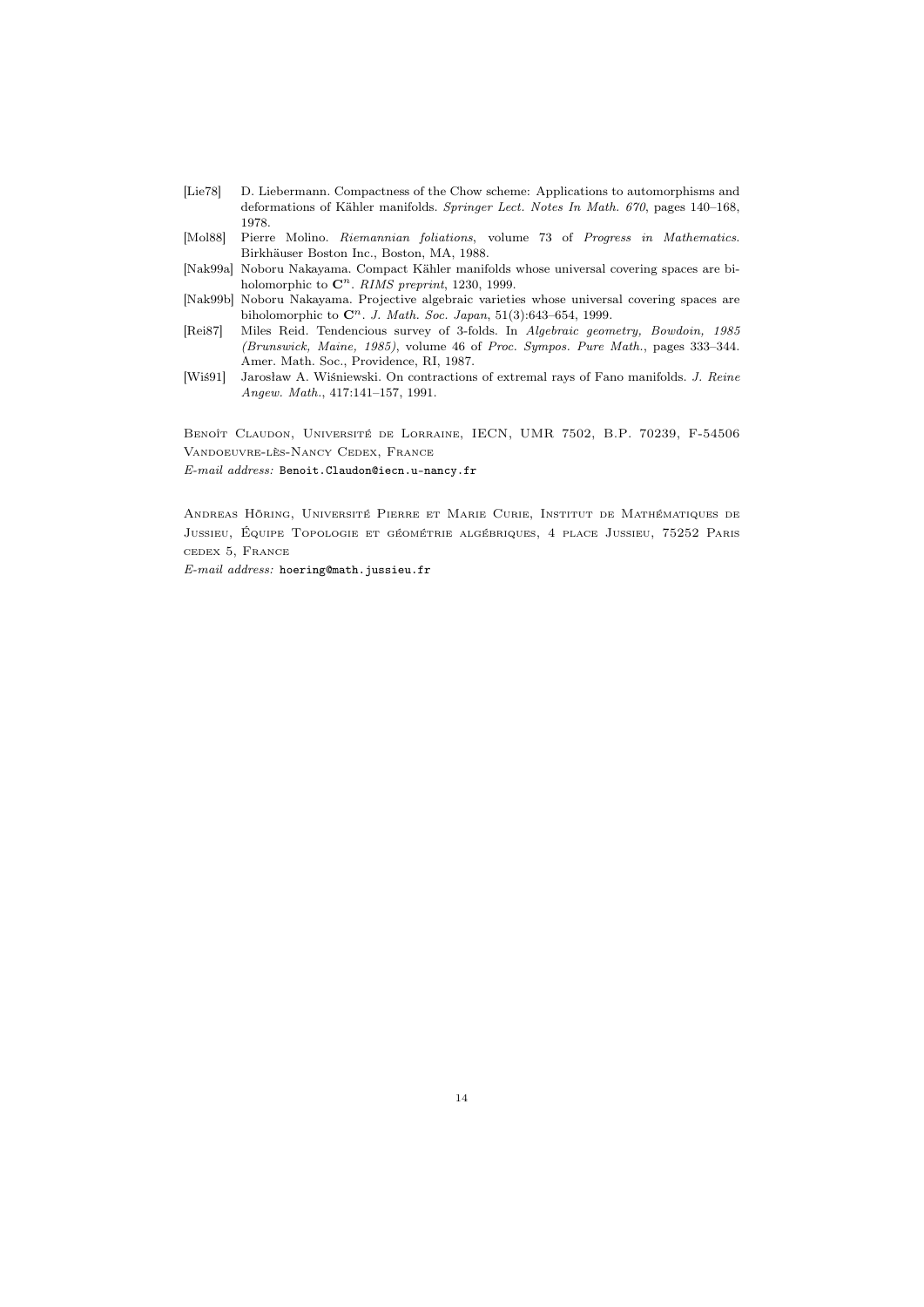#### Appendix A. Abelianity, Iitaka and S conjectures

### by Frédéric Campana

Abstract. In this appendix, we observe that Iitaka's conjecture fits in the more general context of special manifolds, in which the relevant statements follow from the particular cases of projective and simple manifolds.

Recall from [6] (for which we refer to the notions involved in the following):

A.1. Conjecture. (Abelianity Conjecture, [6, Conj.7.11]) Let X be a special man*ifold.* Then  $\pi_1(X)$  is almost abelian.

A.2. Remark. 1. This conjecture is, at least, true for the linear representations of the fundamental group, which have almost abelian image [6, th.7.8]. 2. The conjecture is also true up to dimension three [7].

Recall from [4] that for any compact Kähler manifold there exists a unique connected surjective almost holomorphic map:  $\gamma_X : X \dashrightarrow \Gamma(X)$  such that its fibre  $X_a$ through the general point  $a \in X$  is the largest subspace Y of X through a such that the image of  $\pi_1(\hat{Y})$  in  $\pi_1(X)$  is finite, Y being the normalisation of Y. Then  $\gamma d(X) := \dim(\Gamma(X))$  is called the  $\gamma$ -dimension of X. Thus  $\gamma d(X) = 0$  if and only if  $\pi_1(X)$  is finite. When  $\gamma d(X) = \dim(X)$ , we say (as in [8]) that X is of  $\pi_1$ -general type.

**A.3. Conjecture.**(Conjecture S) Let X be a special manifold with  $\gamma d(X)$  =  $\dim(X)$ . Then some finite étale cover of X is bimeromorphic to a complex torus.

**A.4. Remarks.** 1. Conversely, if some finite étale cover of  $X$  is bimeromorphic to a complex torus, X is special with  $\gamma d(X) = \dim(X)$ .

2. This conjecture S implies the conjecture of Iitaka which claims the same conclusion as in S assuming that the universal cover of X is  $\mathbb{C}^n$ . The latter hypothesis is indeed weaker (by the orbifold version of the theorem of Kobayashi-Ochiai [6, th.7.11 and 8.11]).

3. The Abelianity conjecture implies the conjecture S (and so the conjecture of Iitaka). Indeed, if X is special of maximal  $\gamma$ -dimension, its fundamental group is torsionfree and abelian (by going to a suitable finite étale cover), if one assumes the Abelianity conjecture. Its Albanese map is then surjective with connected fibres (by [6, th.5.3]) and induces an isomorphism on the first homology groups. It has thus to be bimeromorphic, by the maximality of  $\gamma d(X)$ .

**A.5. Definition.** We shall say that X is primitively special if it is special but not covered by special submanifolds of intermediate dimension  $0 < d < \dim(X)$ .

**A.6. Lemma.**  $X$  is primitively special if and only if either:

- 1.) X is a rational or elliptic curve, or
- 2.) X is projective with  $K_X$  pseudo-effective and with  $\kappa(X)$  either 0, or  $-\infty$ (according to the abundance conjecture, this last case does not exist), or
- 3.)  $X$  is simple (i.e. not a curve and not covered by compact subspaces of intermediate dimensions).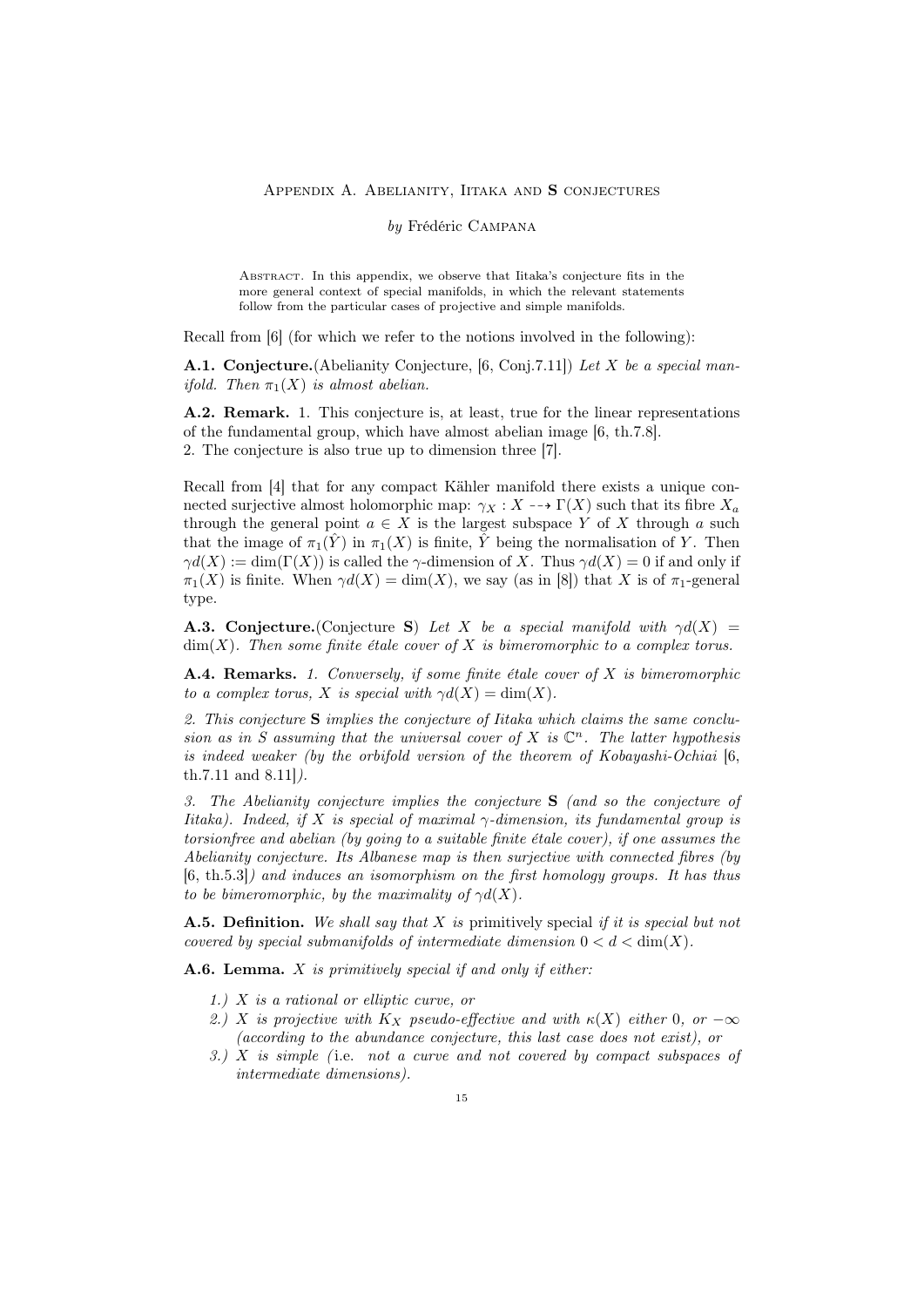*Proof.* We assume that X is primitively special with  $n \geq 2$ . We distinguish 3 cases.

Let us first assume X to be projective. Then  $\kappa(X) < n$ , since X is special. If  $0 \leq \kappa(X) < n$ , X is covered by submanifolds having  $\kappa = 0$  and intermediate dimension  $n - \kappa(X)$  if  $\kappa(X) > 0$ , which is impossible if X is primitively special. Thus  $\kappa(X) = 0$  and  $K_X$  is pseudo-effective. If  $K_X$  is not pseudo-effective, then X is uniruled, by [1] and [11]. The only remaining case is thus when  $K_X$  is pseudoeffective and  $\kappa(X) = -\infty$  (which Abundance conjecture claims not to exist). The projective case is thus established.

Assume now that  $0 < a(X) < n$ . Because the fibres of the algebraic reduction are special, by  $[6, th.2.39]$ , X is not primitively special.

Assume finally that  $a(X) = 0$ , and that X is not simple, but primitively special. Let  $Z_t$  be a covering family of X by an analytic family of subspaces which are generically irreducible and of intermediate dimension  $0 < d < n$ , chosen to be minimal. The generic member of this family is thus either of general type, or special and primitively special. The second possibility is excluded, since  $X$  is primitively special. Thus  $Z_t$  is of general type. Let then  $\varphi: X \dashrightarrow Y$  be the quotient by the equivalence relation generated by the  $Z_t$ 's [2]. Its fibres are projective, by [2]. Since  $a(X) = 0$ , we have:  $a(Y) = 0$ , and  $\dim(Y) > 0$ . From [3], we get that the fibres of  $\varphi$  are almost-homogeneous, hence special. Contradiction since X was assumed to be primitively special. Thus X is simple.  $\square$ 

A.7. Remark. The above argument is partially inspired by [9].

A.8. Theorem. The conjecture  $S$  (and so the conjecture of Iitaka) is true if  $S$  is true whenever  $X$  is primitively special. In particular, the conjecture  $S$  is true if it is true in the projective and simple cases.

*Proof.* Assume thus that X is special, with  $\gamma d(X) = n$ . If X is primitively special, we assume that  $S$  is true. So assume that  $X$  is not primitively special and let  $Z_t$  be a covering family of subspaces which are special of intermediate dimension  $0 < d < n$ . We may assume that the generic member  $Z_t$  is smooth, after suitable blow-ups of  $X$ . We may thus assume that the conjecture holds true for the generic  $Z_t$ , by working inductively on n. Thus the fundamental group of the generic  $Z_t$  is, in particular, almost abelian.

Let again  $\varphi: X \dashrightarrow Y$  be the quotient by the equivalence relation generated by the  $Z_t$ 's. Its fibres are special [6, th.3.3] (since they are connected by chains of special subspaces) and have maximal  $\gamma$ -dimension, since this is the case for X.

There are 2 cases, according to  $m := dim(Y)$ .

- (i)  $m = 0$ . In this case, the fundamental group of X is almost abelian, by [5], since X is generated by connected chains of  $Z_t$ 's, which have almost abelian fundamental groups. Since X has maximal  $\gamma$ -dimension, the conjecture S holds for  $X$ , by remark A.4 above.
- (ii)  $n > m > 0$ . In this case the generic fibres of  $\phi$  have an étale cover bimeromorphic to a torus. From  $[12]$ , we conclude that X has an étale cover bimeromorphic to some X' having a submersion  $\psi : X' \to V$  on a manifold V of maximal  $\gamma$ -dimension, with fibres complex tori. Because V is special, since so